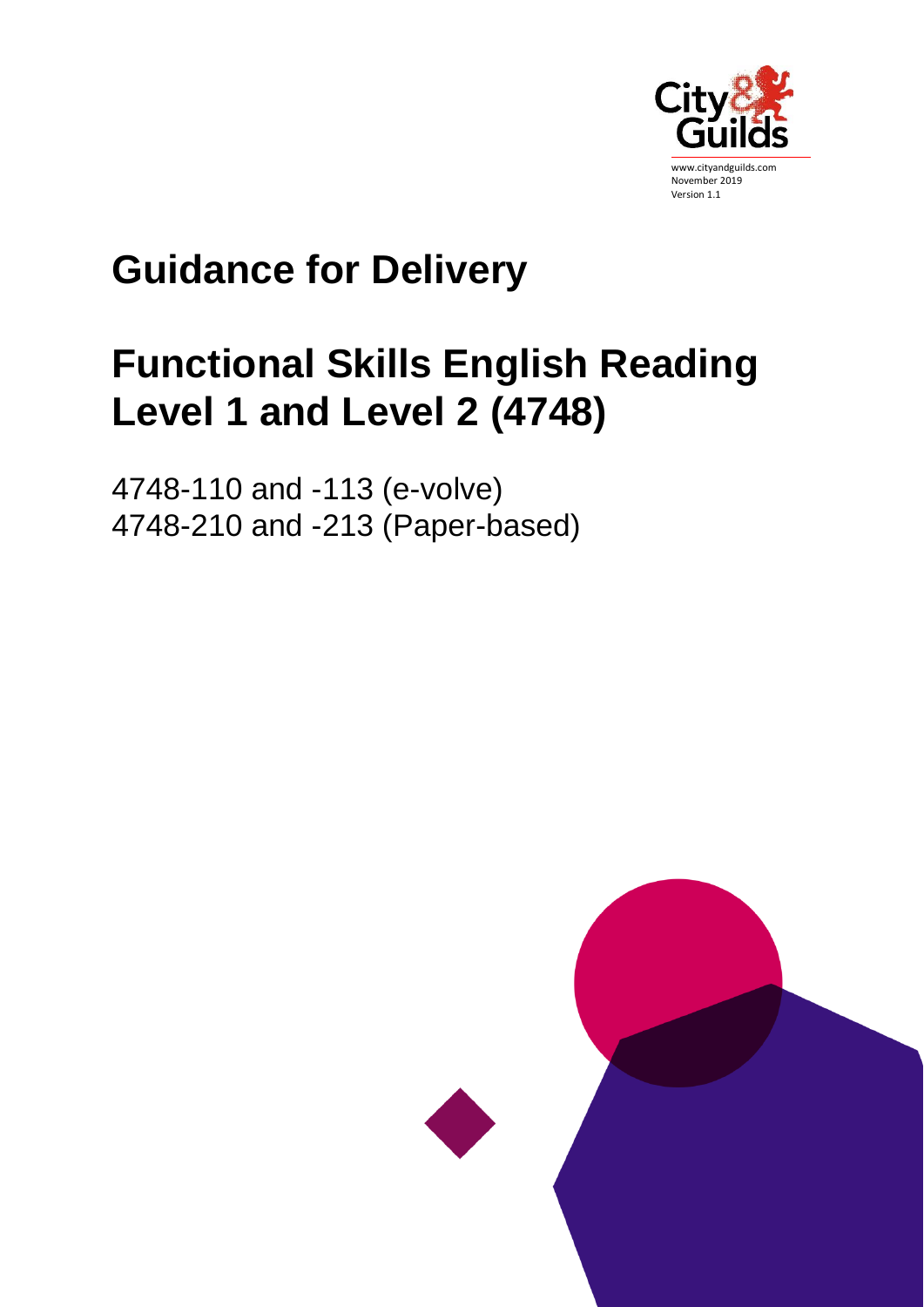This guide has been produced in order to help centres understand and prepare learners for the new Functional Skills English Reading examinations provided by City & Guilds.

The examinations have been designed to reflect the changes made to the subject content of Functional Skills English produced by the Department for Education in 2018, found [here.](https://assets.publishing.service.gov.uk/government/uploads/system/uploads/attachment_data/file/682834/Functional_Skills_Subject_Content_English.pdf)

Whilst there are some differences in the Functional Skills English subject content, the examinations will look familiar to centres as many of the previous approaches to assessment design have remained the same.

It is important to stress that the revised Department for Education Functional Skills English subject content is different from the previous Ofqual Functional Skills subject criteria. For more information on the differences, City & Guilds has produced a useful mapping guide to help centres understand some of the changes and is available on the [4748 page of the City & Guilds website.](https://www.cityandguilds.com/qualifications-and-apprenticeships/skills-for-work-and-life/english-mathematics-and-ict-skills/4748-functional-skills#tab=documents)

As Functional Skills English is a summative examination, it should only be attempted by learners once they have completed a period of learning and have successfully completed practice papers or centre-devised exercises that replicate the demands and rigours of the live examination materials. Practice papers are available on the [4748 page of the City & Guilds website](https://www.cityandguilds.com/qualifications-and-apprenticeships/skills-for-work-and-life/english-mathematics-and-ict-skills/4748-functional-skills#tab=documents)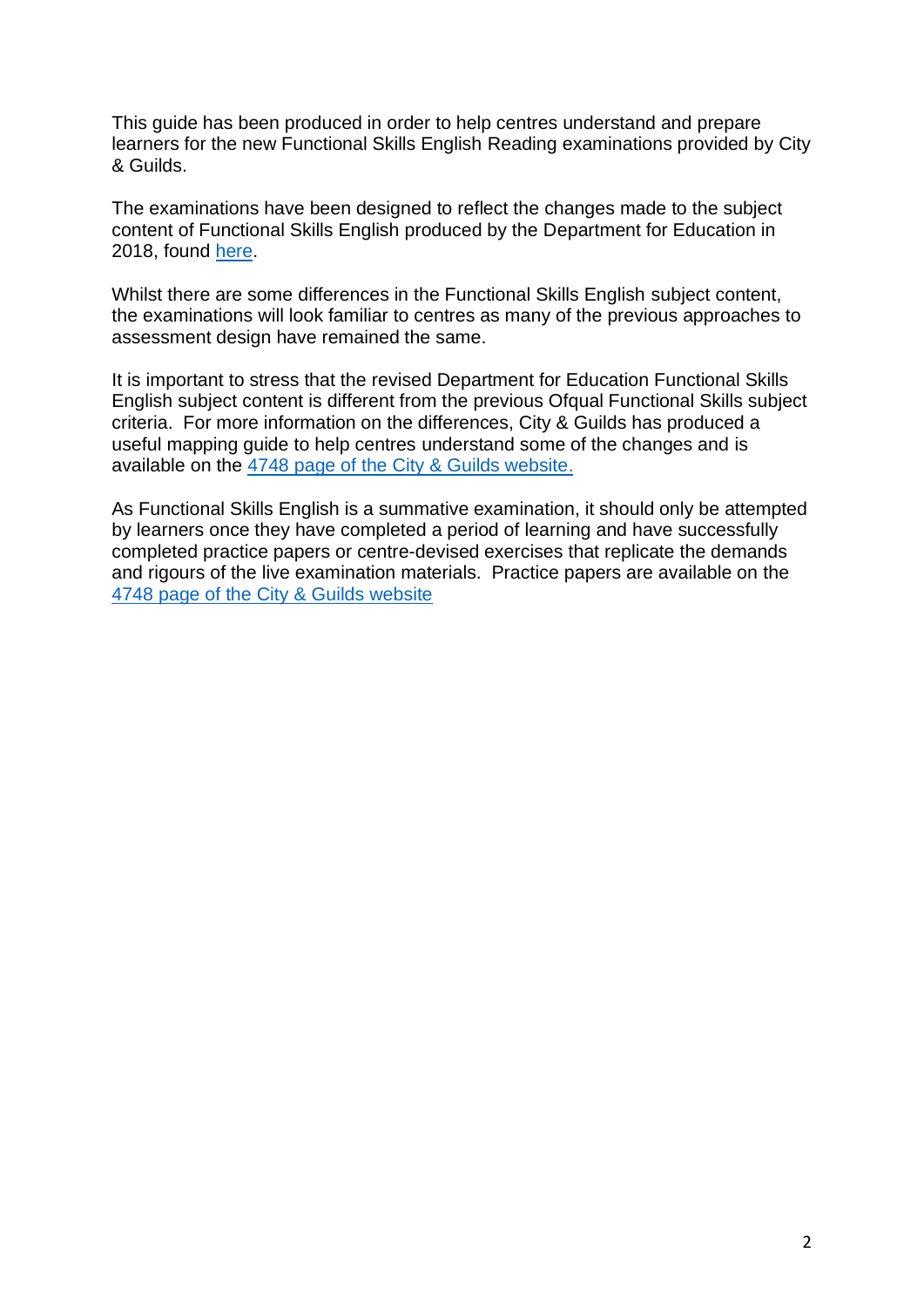# **Contents:**

| <b>Functional Skills English Reading Level 1</b>    | Pages 4-12         |
|-----------------------------------------------------|--------------------|
| <b>Functional Skills English Reading Level 2</b>    | Pages 13-21        |
| <b>Sample activities to support Reading Level 1</b> | <b>Pages 22-25</b> |
| <b>Sample activities to support Reading Level 2</b> | Pages 26-30        |
| Glossary of language techniques/textual devices     | Pages 31-34        |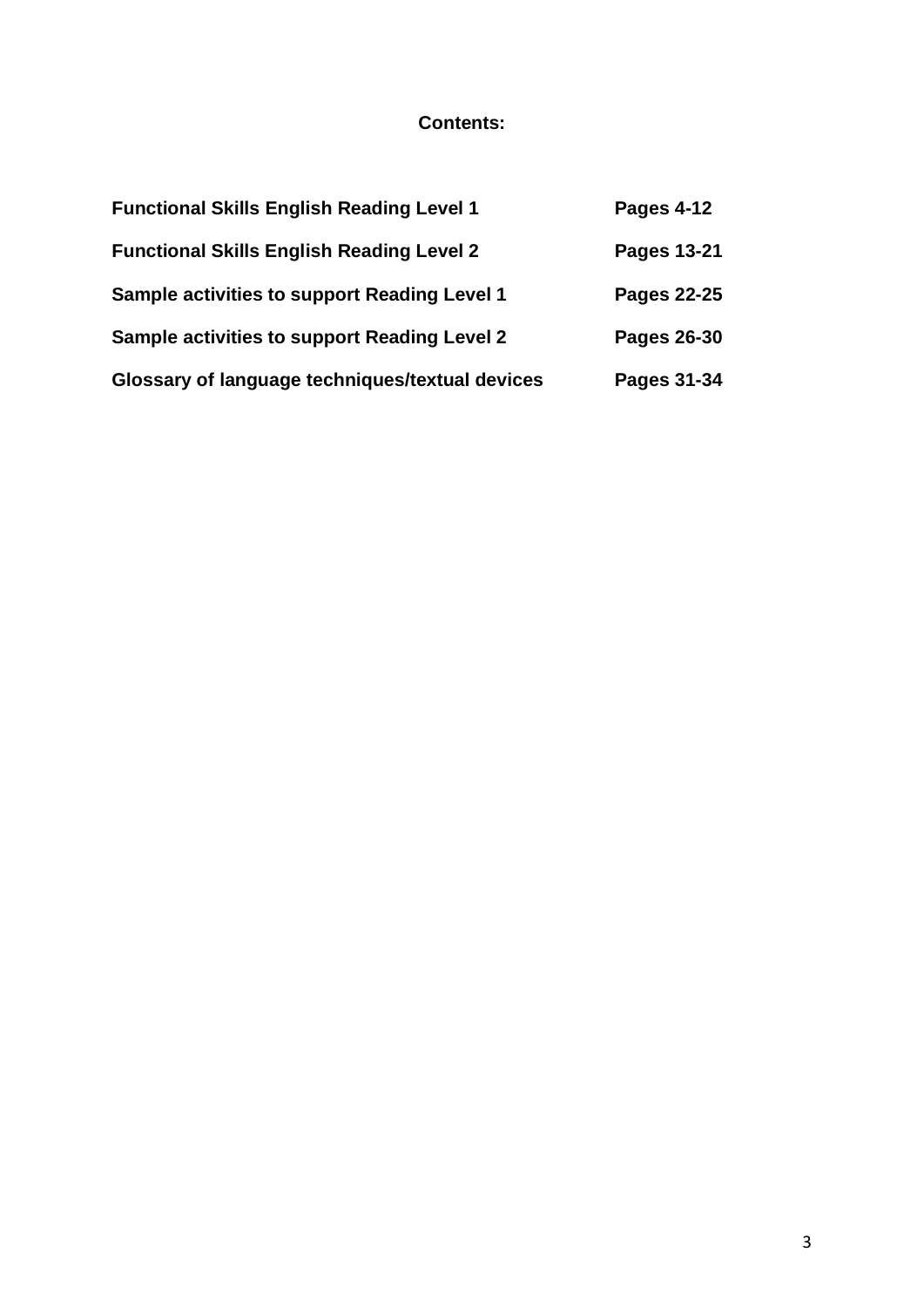# **Functional Skills English Reading Level 1**

A Level 1 Reading paper will always:

- address all subject content statements
- consist of 20 questions
- have a variety of questions, including multiple choice questions, fixed short answer questions and short open response questions (see later for examples of typical questions)
- present learners with realistic scenarios
- have two source documents with a combined word count between 600 and 800 words
- have varied types of source document
- have a balanced spread of questions across both source documents
- have at least two questions that require learners to compare information in both documents.

#### **Source documents**

Types of source document will include articles, web pages, letters, report extracts, instructions, emails, adverts, manuals, book extracts, information leaflets, marketing material, display posters, forum discussion pages and other types of common texts.

**Please note: spelling, punctuation and grammar are not assessed in Functional Skills English Reading exams, and responses do not have to be in complete sentences. Learners are encouraged to be succinct in their responses.**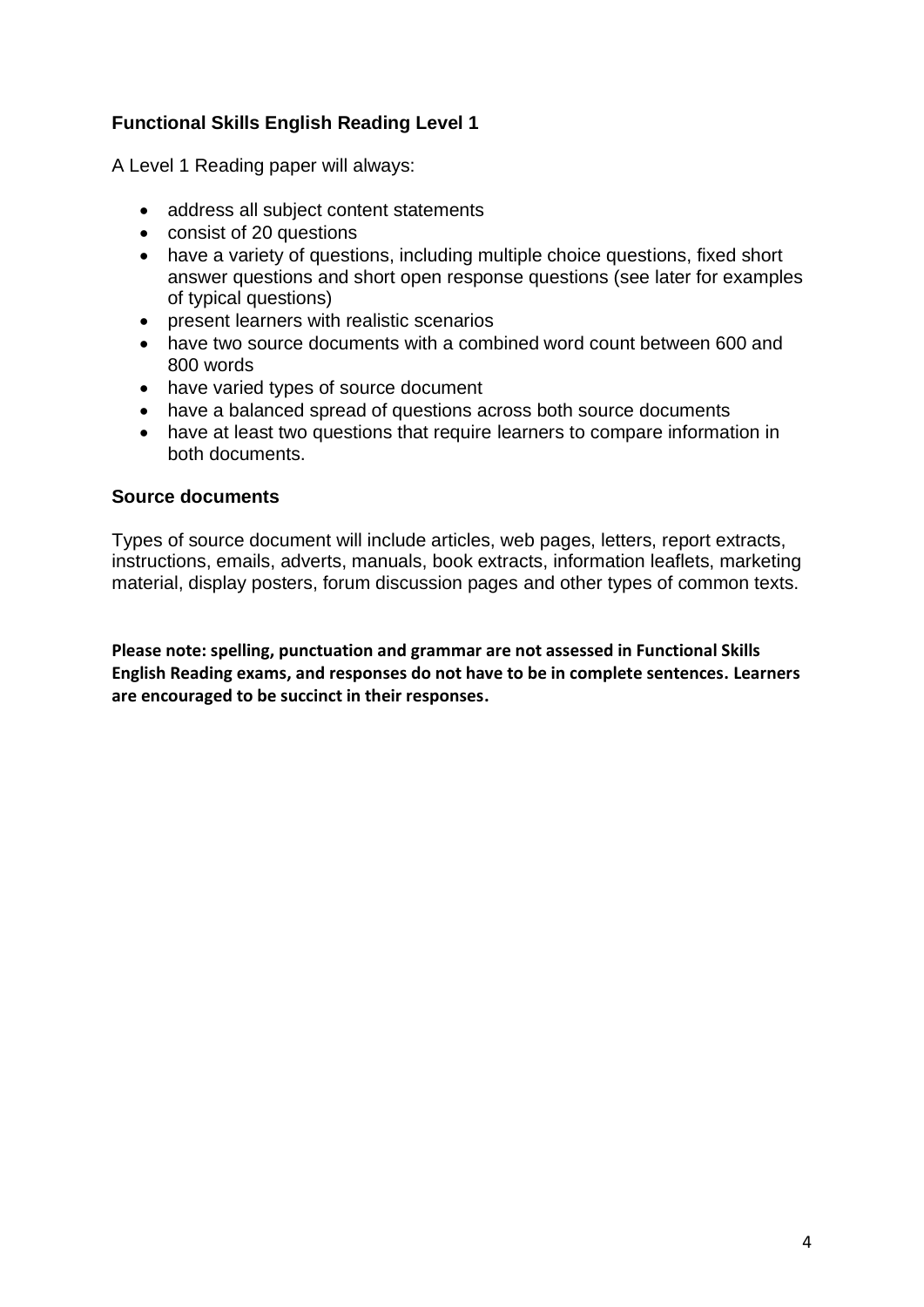The number of marks against each subject content statement (SCS) is as follows:

| <b>Duration 1 hour</b><br><b>Total marks 30</b>   |                                                                                                                                                                                             |                                |
|---------------------------------------------------|---------------------------------------------------------------------------------------------------------------------------------------------------------------------------------------------|--------------------------------|
| <b>Scope of</b><br><b>Study</b>                   | Subject Content Statement (SCS) - 100% coverage of<br>numbered statements                                                                                                                   | <b>Marks per</b><br><b>SCS</b> |
| Text types: this<br>should include                | Identify and understand the main points, ideas and details<br>9.<br>in texts                                                                                                                | 6                              |
| a range of<br>straightforward                     | Compare information, ideas and opinions in different<br>10.<br>texts                                                                                                                        | 6                              |
| texts on a<br>range of topics                     | 11.<br>Identify meanings in texts and distinguish between fact<br>and opinion                                                                                                               | $2 - 4$                        |
| and of varying<br>lengths that                    | Recognise that language and other textual features can<br>12.<br>be varied to suit different audiences and purposes                                                                         | $2 - 4$                        |
| instruct,<br>describe,<br>explain and<br>persuade | Use reference materials and appropriate strategies (e.g.<br>13.<br>using knowledge of different word types) for a range of<br>purposes, including to find the meaning of words              | $1 - 4$                        |
|                                                   | Understand organisational and structural features and<br>14.<br>use them to locate relevant information (e.g. index, menus,<br>subheadings, paragraphs) in a range of straightforward texts | $2 - 4$                        |
|                                                   | Infer from images meanings not explicit in the<br>15.<br>accompanying text                                                                                                                  | $2 - 4$                        |
|                                                   | Recognise vocabulary typically associated with specific<br>16.<br>types and purposes of texts (e.g. formal, informal, instructional,<br>descriptive, explanatory and persuasive)            | $1 - 2$                        |
|                                                   | Read and understand a range of specialist words in<br>17.<br>context                                                                                                                        | $2 - 4$                        |
|                                                   | 18. Use knowledge of punctuation to aid understanding of<br>straightforward texts                                                                                                           | $2 - 4$                        |
|                                                   |                                                                                                                                                                                             | 30 marks total                 |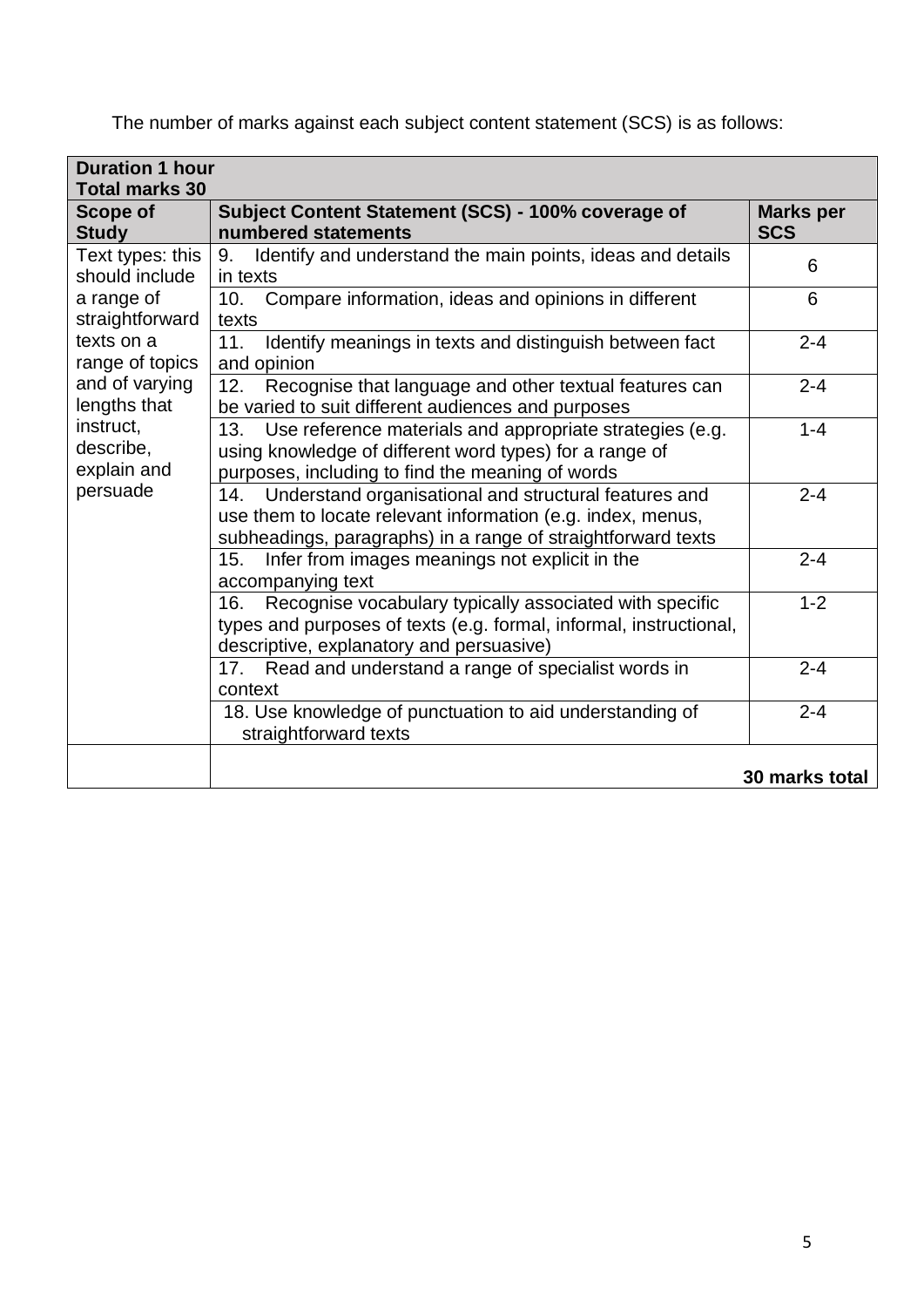# **Subject Content Statements**

### 9 *Identify and understand the main points, ideas and details in texts* 6 marks

Questions will require learners to be able to read and understand the main points within a single text, or the ideas that underpin what is being presented, or the specific details.

### 10 *Compare information, ideas and opinions in different texts* 6 marks

Questions will require learners to explicitly compare and/or contrast information from both source documents.

# 11 *Identify meanings in texts and distinguish between fact and opinion* 2-4 marks

Learners will be asked to identify what a certain phrase or idea means in a text or to identify facts or opinions within a passage or paragraph.

#### 12 *Recognise that language and other textual features can be varied to suit different audiences and purposes* 2-4 marks

Learners will be required to identify specific phrases or language techniques from the source document that have been used by the author to best reflect the document's purpose and intended audience.

#### 13 *Use reference materials and appropriate strategies (e.g. using knowledge of different word types) for a range of purposes, including to find the meaning of words* 1-4 marks

Learners will be required to understand certain clues in the text that will direct them to other areas of the text in order to obtain further information, eg, though the use of asterisks, footnotes, tables and diagrams.

#### 14 *Understand organisational and structural features and use them to locate relevant information (e.g. index, menus, subheadings, paragraphs) in a range of straightforward texts* 2-4 marks

Learners will be required to identify information in the source document based on their abilities to understand organisational and structural features, eg, paragraphs, subheadings, tables, charts, lists etc.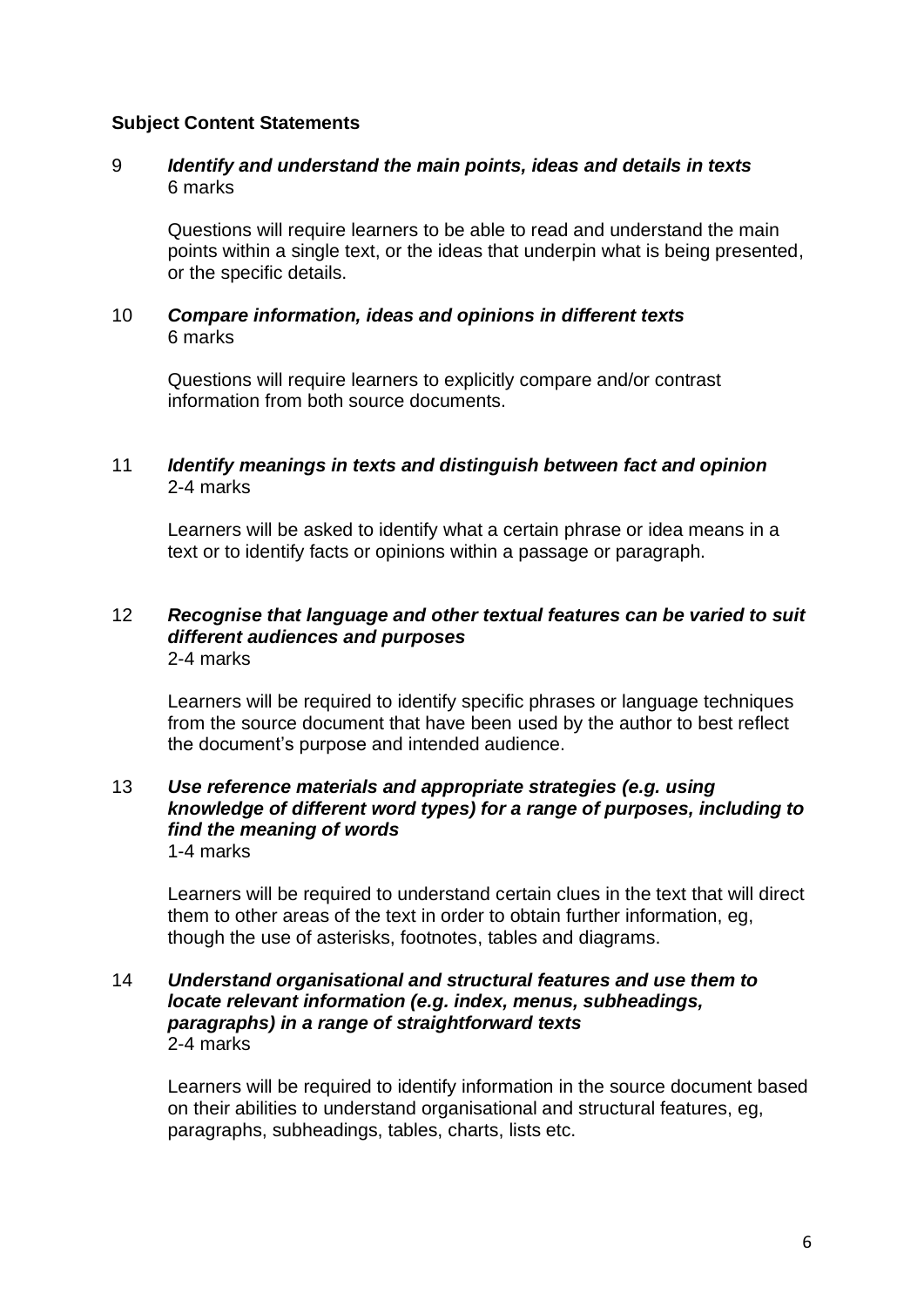#### 15 *Infer from images meanings not explicit in the accompanying text* 2-4 marks

Learners will be asked to identify additional information that is not explicitly mentioned in the text, through careful examination of an image in the source document.

#### 16 *Recognise vocabulary typically associated with specific types and purposes of texts (e.g. formal, informal, instructional, descriptive, explanatory and persuasive)* 1-2 marks

Learners will be tested on their abilities to identify specific phrases typically representative of the document type and its purpose.

# 17 *Read and understand a range of specialist words in context* 2-4 marks

Learners will be asked to identify the meaning of specialist words in the source document relevant to the topic; if read in context, the meaning will be apparent.

# 18 *Use knowledge of punctuation to aid understanding of straightforward texts*

2-4 marks

Learners will be either asked to identify reasons why specific punctuation marks have been used or to understand what is being intended by the author in using specific punctuation marks.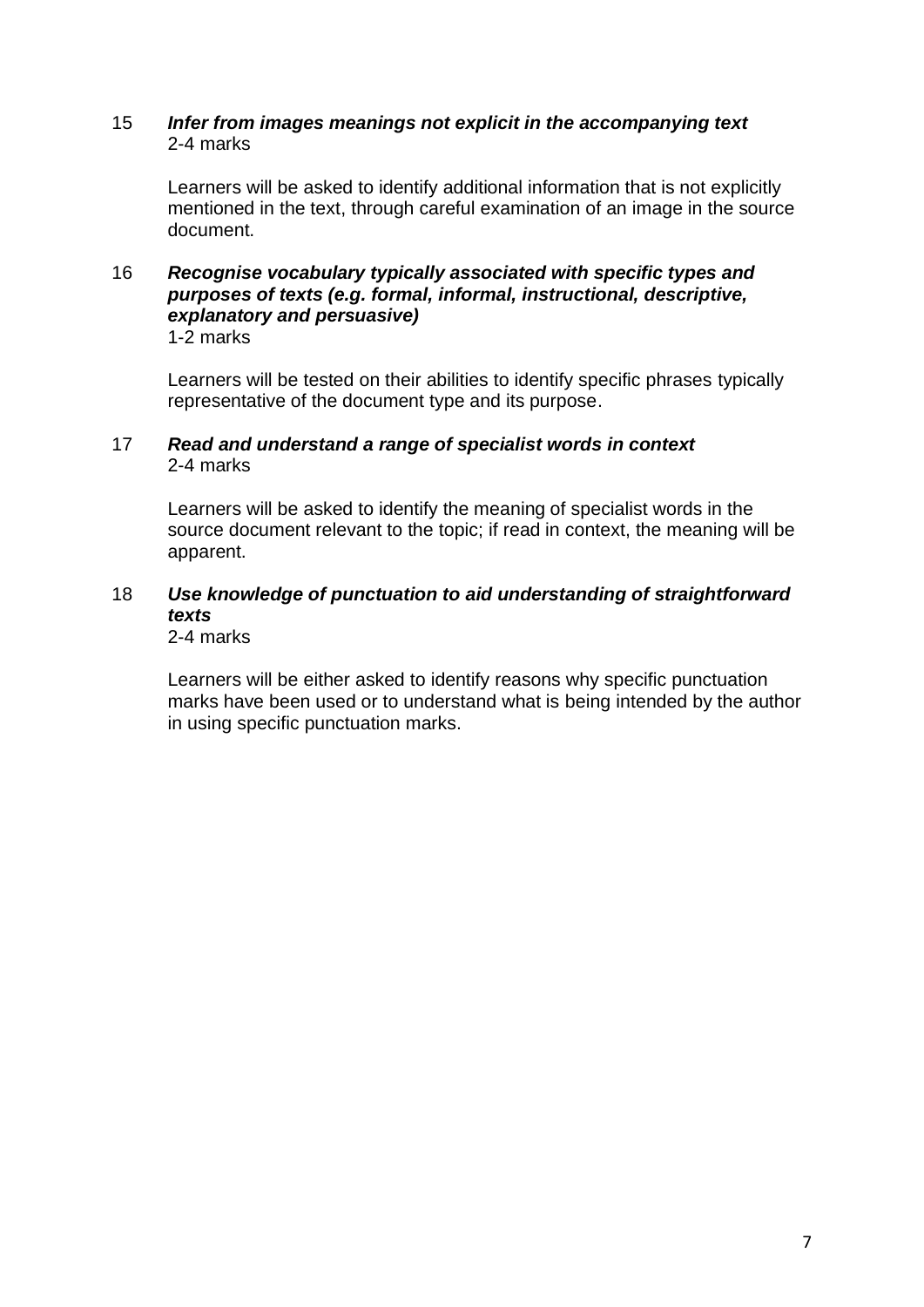**The table below provides example questions that reflect questions that may be used to test each subject content statement.** 

| <b>Subject Content</b>                                                   | <b>Explanation</b>                                                                                                         | <b>Examples of functional questions</b>                                                                                          |
|--------------------------------------------------------------------------|----------------------------------------------------------------------------------------------------------------------------|----------------------------------------------------------------------------------------------------------------------------------|
| <b>Statement</b>                                                         |                                                                                                                            |                                                                                                                                  |
| 9 - Identify and<br>understand the main<br>points, ideas and             | Skills learners need<br>to use in order to do<br>this include                                                              | What is the main point the author is<br>trying to get across?                                                                    |
| details in texts                                                         | skimming, scanning<br>and reading the<br>source document in                                                                | What is the main argument against<br>the building of the road?                                                                   |
|                                                                          | detail.                                                                                                                    | Where and when is the meeting<br>being held?                                                                                     |
|                                                                          |                                                                                                                            | Why is the meeting being held?                                                                                                   |
|                                                                          |                                                                                                                            | What are the aims of the<br>protesters?                                                                                          |
|                                                                          |                                                                                                                            | Who in the organisation is<br>responsible for ordering new stock?                                                                |
|                                                                          |                                                                                                                            | What are two activities that allow<br>people to test their leadership<br>skills?                                                 |
| 10 - Compare<br>information, ideas and<br>opinions in different<br>texts | <b>Typically, learners</b><br>will be asked to<br>identify information<br>that is common to<br>the two source              | Tick the appropriate boxes to show<br>whether the following views are<br>found in document 1, document 2,<br>or both documents.  |
|                                                                          | documents, or<br>whether a specific<br>piece of information<br>is covered in one or                                        | What are two things documents 1<br>and 2 agree on about the causes of<br>climate change?                                         |
|                                                                          | both source<br>documents, or to<br>identify the<br>differences in the<br>information<br>presented about the<br>same topic. | Write down a phrase from each<br>document that shows the authors'<br>views differ regarding the need for a<br>new sports centre. |
| 11 - Identify meanings                                                   | Questions will either                                                                                                      | Identify meanings:                                                                                                               |
| in texts and distinguish                                                 | ask learners to                                                                                                            |                                                                                                                                  |
| between fact and<br>opinion                                              | identify meanings<br>OR to distinguish                                                                                     | What are two things the author says<br>that show he enjoyed the                                                                  |
|                                                                          | between fact and                                                                                                           | experience?                                                                                                                      |
|                                                                          | opinion. Learners will                                                                                                     |                                                                                                                                  |
|                                                                          | typically be asked to                                                                                                      |                                                                                                                                  |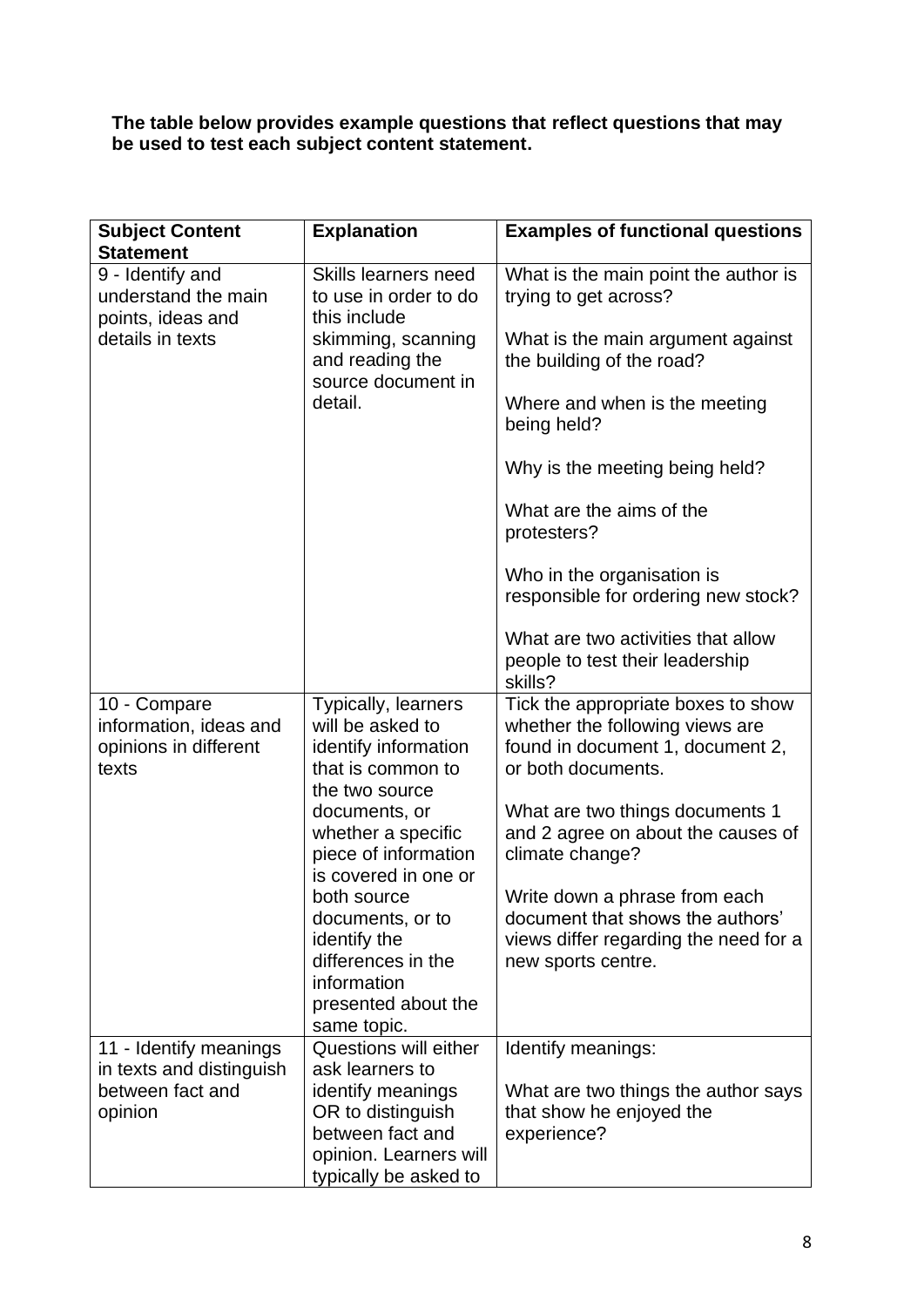| <b>Subject Content</b><br><b>Statement</b>                                                       | <b>Explanation</b>                                                                                                                                  | <b>Examples of functional questions</b>                                                                                                                                |
|--------------------------------------------------------------------------------------------------|-----------------------------------------------------------------------------------------------------------------------------------------------------|------------------------------------------------------------------------------------------------------------------------------------------------------------------------|
|                                                                                                  | identify a number of<br>phrases from a<br>selected passage<br>that are either facts<br>or opinions.                                                 | Give two quotes that show they<br>thought the product was good value<br>for money.                                                                                     |
|                                                                                                  |                                                                                                                                                     | Distinguish between fact and<br>opinion:                                                                                                                               |
|                                                                                                  |                                                                                                                                                     | Identify two facts from paragraph 2.                                                                                                                                   |
|                                                                                                  |                                                                                                                                                     | Tick the boxes to show whether the<br>following statements are facts or<br>opinions.                                                                                   |
| 12 - Recognise that<br>language and other<br>textual features can be<br>varied to suit different | Learners will be<br>asked about their<br>understanding of<br>why specific                                                                           | From the last section of Document 1,<br>identify one word or phrase used to<br>make sending a parcel to the charity<br>sound easy.                                     |
| audiences and<br>purposes                                                                        | language and other<br>textual features have<br>been chosen, and<br>how they link to the<br>purpose of the<br>document and the<br>intended audience. | Look at the section headed Why<br>take part? What are two words or<br>phrases used in this section to<br>persuade the reader that taking part<br>would be rewarding?   |
|                                                                                                  |                                                                                                                                                     | Why does the author use the word<br>'we' throughout the document?                                                                                                      |
|                                                                                                  |                                                                                                                                                     | to persuade the reader<br>а<br>to make the reader feel involved<br>b<br>because there is more than one<br>C<br>author<br>because there is more than one<br>d<br>reader |
|                                                                                                  |                                                                                                                                                     | From paragraph one, identify two<br>words that show this article is<br>intended for a young audience.                                                                  |
| 13 - Use reference<br>materials and<br>appropriate strategies<br>(e.g. using knowledge           | Questions will<br>require learners to<br>understand the use<br>of various                                                                           | C Riley's first book was called 'How<br>to cook simply'. * In what year was<br>it published?                                                                           |
| of different word types)<br>for a range of<br>purposes, including to                             | referencing<br>techniques in<br>documents, such as                                                                                                  | ' will result in the loss of jobs.' <sup>1</sup><br>Where is this quote taken from?                                                                                    |
| find the meaning of<br>words                                                                     | footnote markers $(^{1,2}$<br>etc), asterisks, keys,<br>symbols or other<br>means through                                                           | ' a supply teacher, a full-time<br>teacher, a peripatetic teacher or a<br>classroom assistant – see table for<br>definitions.'                                         |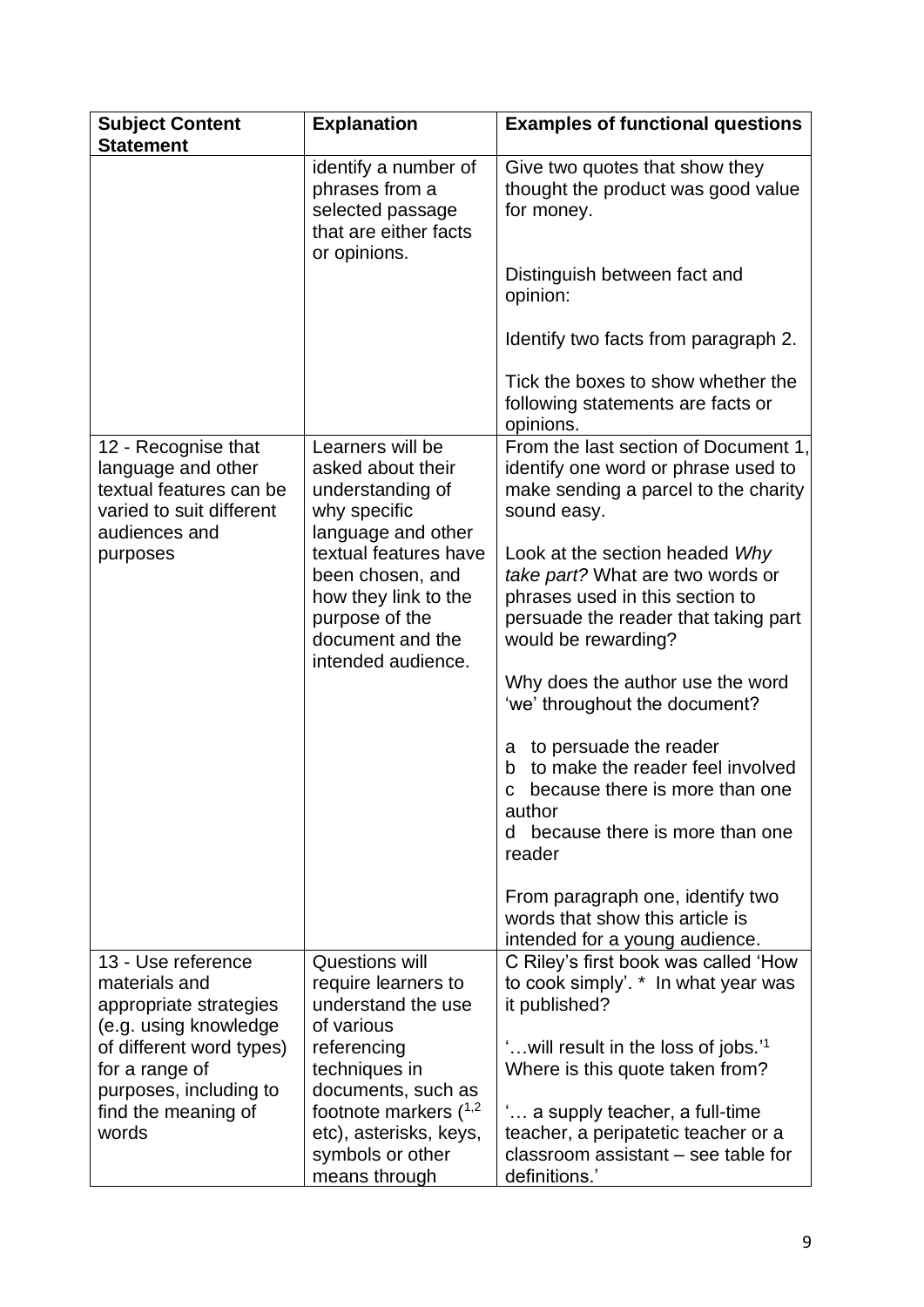| <b>Subject Content</b><br><b>Statement</b>                                                                                                                                                                  | <b>Explanation</b>                                                                                                                                                                                                                                                                                   | <b>Examples of functional questions</b>                                                                                                                                                                                                                                                                                             |
|-------------------------------------------------------------------------------------------------------------------------------------------------------------------------------------------------------------|------------------------------------------------------------------------------------------------------------------------------------------------------------------------------------------------------------------------------------------------------------------------------------------------------|-------------------------------------------------------------------------------------------------------------------------------------------------------------------------------------------------------------------------------------------------------------------------------------------------------------------------------------|
|                                                                                                                                                                                                             | which readers are<br>directed to other<br>areas of the<br>documents.                                                                                                                                                                                                                                 | What is a peripatetic teacher?                                                                                                                                                                                                                                                                                                      |
| 14 - Understand<br>organisational and<br>structural features and<br>use them to locate<br>relevant information<br>(e.g. index, menus,<br>subheadings,<br>paragraphs) in a range<br>of straightforward texts | Learners are<br>required to<br>understand the use<br>of sub-headings,<br>paragraphs,<br>captions, columns<br>and other layout<br>features in helping to<br>organise information<br>on a page.<br><b>Questions will test</b><br>learners' abilities to<br>locate information<br>using these           | Under which tab are you likely to<br>find further information regarding<br>the rules?<br>How could you find out more about<br>the rules regarding entry?<br>What could be clicked on to find out<br>more about the rules?<br>What layout feature has the author<br>used to summarise his points?<br>Apart from paragraphs, give one |
|                                                                                                                                                                                                             | organisational<br>structures.                                                                                                                                                                                                                                                                        | layout feature that helps the reader<br>to follow the instructions.                                                                                                                                                                                                                                                                 |
| 15 - Infer from images<br>meanings not explicit in<br>the accompanying text                                                                                                                                 | Learners will be<br>asked to identify<br>additional<br>information not<br>explicitly mentioned<br>in the accompanying<br>text that can be<br>inferred from<br>images. Images will<br>take a variety of<br>forms, such as<br>photographs,<br>drawings, logos,<br>pictures, cartoon<br>characters etc. | Look at the image. The image<br>suggests players must:<br>a – wear shoulder pads<br>$b - work$ as a team<br>c - walk, not run<br>$d$ – wave their arms<br>What does the image suggest<br>about the service offered by Quick<br>Response?<br>What does the photograph reveal<br>about the conditions of the<br>workers?              |
| 16 - Recognise<br>vocabulary typically<br>associated with specific<br>types and purposes of<br>texts (e.g. formal,<br>informal, instructional,<br>descriptive, explanatory<br>and persuasive)               | Learners need to<br>identify the purpose<br>of the text and then<br>be able to recognise<br>that vocabulary is<br>specifically chosen<br>by the author to<br>more effectively<br>achieve the purpose.                                                                                                | The document has been written to:<br>a - persuade<br>b - entertain<br>c - criticize<br>d - explain<br>The main type of language used in<br>Document 1 is:<br>a - funny<br>b - instructional<br>c - formal<br>d - chatty                                                                                                             |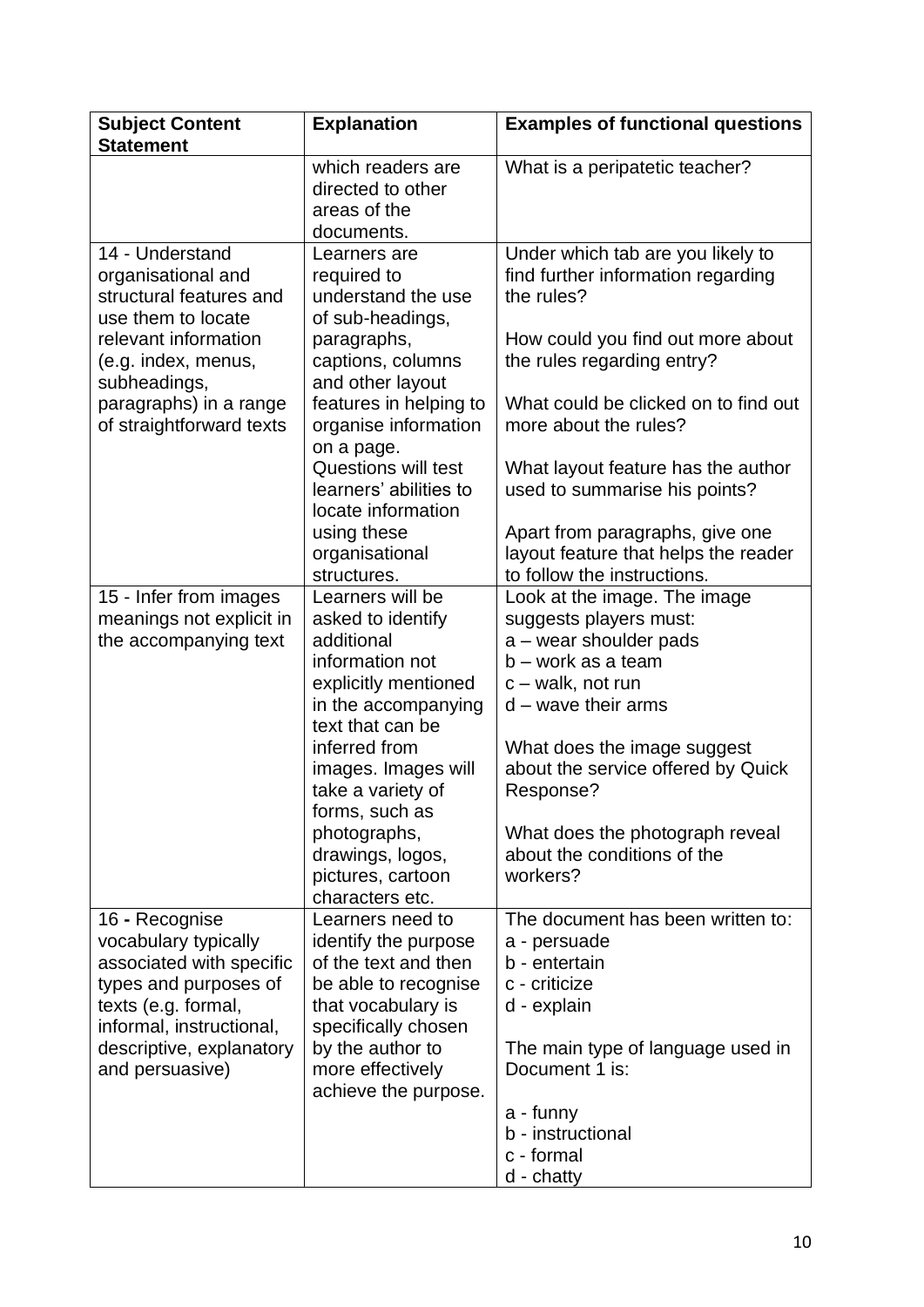| <b>Subject Content</b><br><b>Statement</b>                                               | <b>Explanation</b>                                                                                                                                                                                                                                                                                                                                                                                                                                            | <b>Examples of functional questions</b>                                                                                                                                                                                                                                                     |
|------------------------------------------------------------------------------------------|---------------------------------------------------------------------------------------------------------------------------------------------------------------------------------------------------------------------------------------------------------------------------------------------------------------------------------------------------------------------------------------------------------------------------------------------------------------|---------------------------------------------------------------------------------------------------------------------------------------------------------------------------------------------------------------------------------------------------------------------------------------------|
|                                                                                          |                                                                                                                                                                                                                                                                                                                                                                                                                                                               | Identify two words or phrases from<br>the introduction that show this is a<br>formal letter.                                                                                                                                                                                                |
| 17 - Read and<br>understand a range of<br>specialist words in<br>context                 | Learners will be<br>required to explain<br>the meaning of<br>specialist words that<br>are appropriate to<br>the topic being<br>covered in the<br>source document.<br>The source<br>documents will use<br>the words in context,<br>and the meaning will<br>be able to be<br>deduced from<br>reading the<br>sentences around<br>the word itself. All<br>topics will be generic<br>and accessible, but<br>by necessity will<br>include some<br>specialist words. | What does 'belay' mean?<br>What is an 'Ollie north'?<br>Which one of the following words<br>could best replace the word<br>'portal'?<br>$a -$ carry<br>$b - home$<br>$c -$ gateway<br>d - wine                                                                                              |
| 18 - Use knowledge of<br>punctuation to aid<br>understanding of<br>straightforward texts | <b>Questions will test</b><br>learners' abilities to<br>recognise why<br>certain punctuation<br>has been used or<br>what effect it has on<br>a sentence or<br>phrase.                                                                                                                                                                                                                                                                                         | What are the exact words used by<br>Jenny to describe her experience?<br>The exclamation mark has been<br>used to make the sentence seem:<br>a - an order<br>b - urgent<br>c - a joke<br>d - angry<br>Look at the final sentence in<br>paragraph 2. Why has the author<br>used commas here? |

These examples are by no means exhaustive, and it is important that centres understand questions will vary across papers.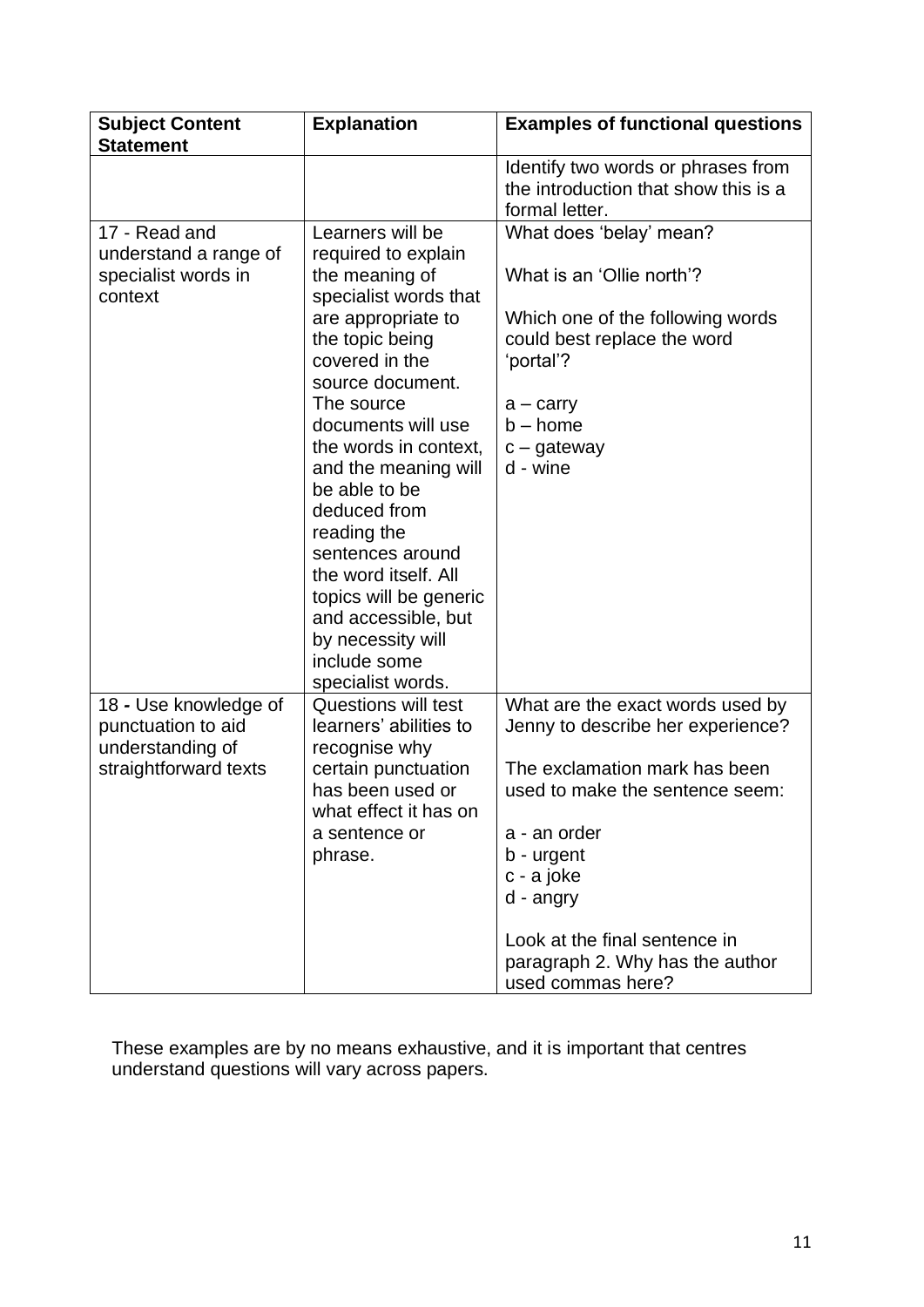# **What's different?**

The following Subject Content Statements from Level 1 Functional Skills English Reading represent the areas that were either previously present at Level 2 only, or are entirely new to Functional Skills English Reading:

- 10. Compare information, ideas and opinions in different texts
- 11. Identify meanings in texts and distinguish between fact and opinion
- 12. Recognise that language and other textual features can be varied to suit different audiences and purposes
- 13. Use reference materials and appropriate strategies (e.g. using knowledge of different word types) for a range of purposes, including to find the meaning of words
- 15. Infer from images meanings not explicit in the accompanying text
- 16. Recognise vocabulary typically associated with specific types and purposes of texts (e.g. formal, informal, instructional, descriptive, explanatory and persuasive)
- 17. Read and understand a range of specialist words in context
- 18. Use knowledge of punctuation to aid understanding of straightforward texts

# **Common reasons for losing marks:**

- Lack of adequate preparation before sitting exam.
- Lack of familiarity with the types of questions being asked before summative assessment.
- Unfamiliarity with common exam techniques. Learners often lose marks through failing to provide sufficient responses or sufficiently detailed responses to particular questions.
- Only referring to the content of one source document when question asks for comparison or contrast between two source documents or only listing the content from each document but not explicitly comparing or contrasting the information.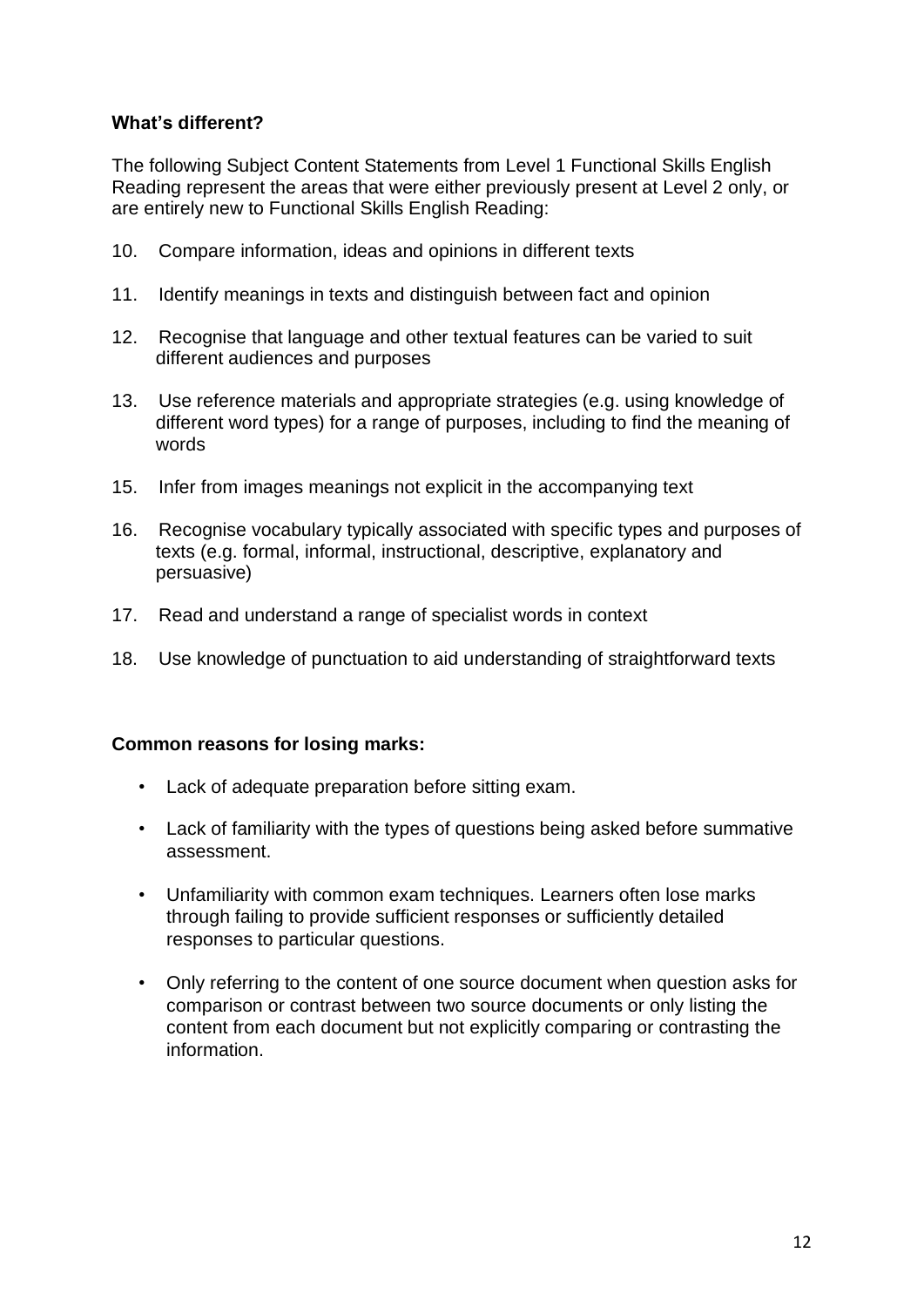# **Functional Skills English Reading Level 2**

A Level 2 Reading paper will always:

- address all subject content statements
- consist of 15 questions
- have a variety of questions, including multiple choice questions, fixed short answer questions and short open response questions (see later for examples of typical questions)
- present learners with realistic scenarios
- have two source documents with a combined word count between 800 and 1000 words
- have varied types of source document
- have a balanced spread of questions across both source documents
- have at least two questions that require learners to compare information in both documents.

# **Source documents**

Types of source document will include articles, web pages, letters, report extracts, instructions, emails, adverts, manuals, book extracts, information leaflets, marketing material, discussion forum pages and other types of common texts.

**Please note: spelling, punctuation and grammar are not assessed in Functional Skills English Reading exams, and responses do not have to be in complete sentences. Learners are encouraged to be succinct in their responses.**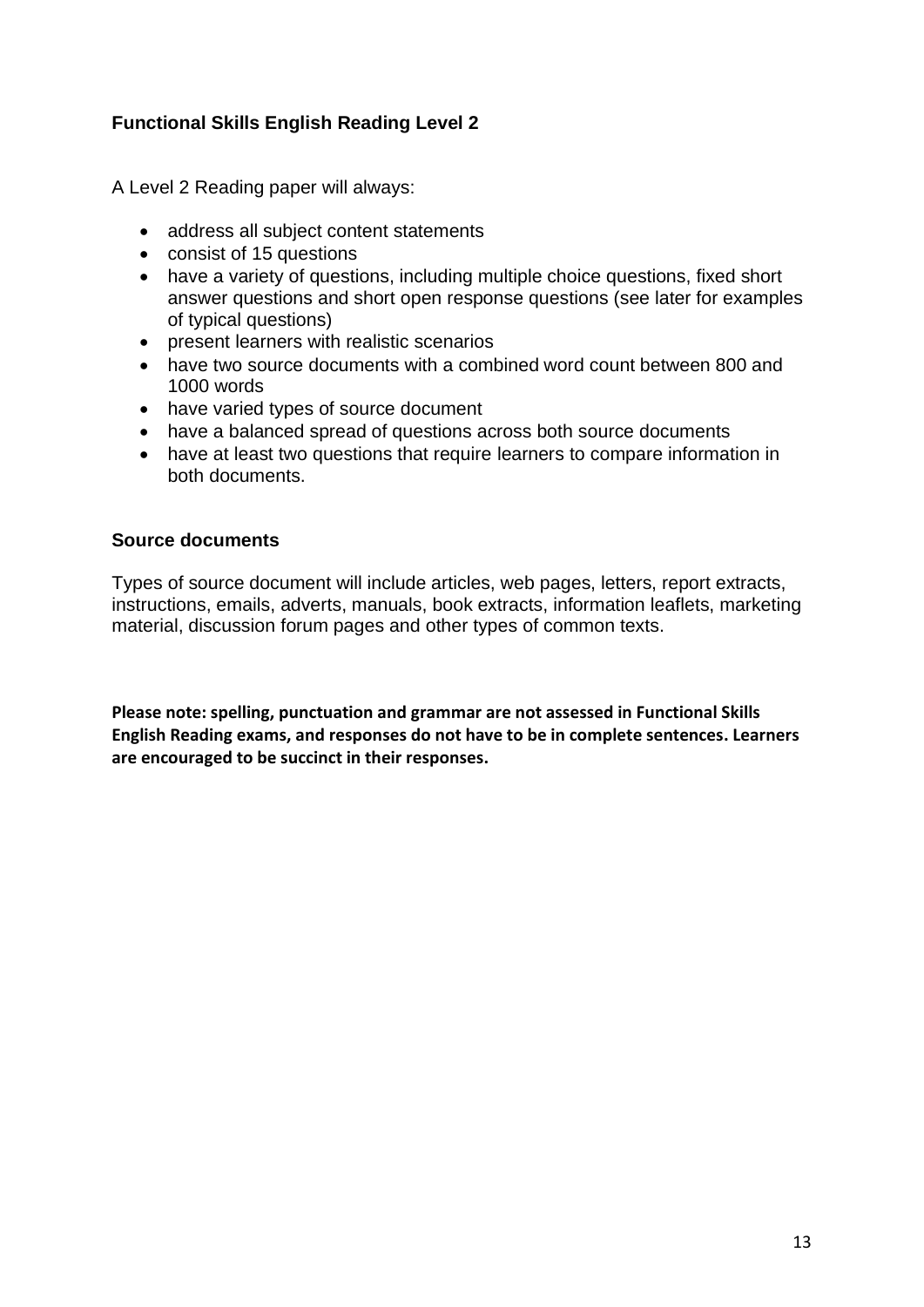The number of marks against each subject content statement (SCS) is as follows:

| <b>Duration 1 hour</b><br><b>Total marks 30</b>                                                         |                                                                                                                                                                                                                  |         |
|---------------------------------------------------------------------------------------------------------|------------------------------------------------------------------------------------------------------------------------------------------------------------------------------------------------------------------|---------|
| <b>Scope of</b><br><b>Study</b>                                                                         | Subject Content Statement (SCS) - 100% coverage of numbered<br><b>statements</b>                                                                                                                                 |         |
| Text types: this<br>should include                                                                      | Identify the different situations when the main points are sufficient<br>11.<br>and when it is important to have specific details                                                                                | $1 - 2$ |
| a range of<br>straightforward                                                                           | Compare information, ideas and opinions in different texts,<br>12.<br>including how they are conveyed                                                                                                            | $4 - 6$ |
| and complex<br>texts on a                                                                               | 13.<br>Identify implicit and inferred meaning in texts                                                                                                                                                           | $4 - 6$ |
| range of topics<br>and of varying<br>lengths that<br>instruct,<br>describe,<br>explain and<br>persuade. | Understand the relationship between textual features and devices,<br>14.<br>and how they can be used to shape meaning for different audiences and<br>purposes                                                    | $2 - 4$ |
|                                                                                                         | Use a range of reference materials and appropriate resources (e.g.<br>15.<br>glossaries, legends/keys) for different purposes, including to find the<br>meanings of words in straightforward and complex sources | $1 - 2$ |
|                                                                                                         | Understand organisational features and systems and use them to<br>16.<br>locate relevant information in a range of straightforward and complex<br>sources                                                        | $1 - 2$ |
|                                                                                                         | Analyse texts, of different levels of complexity, recognising their<br>17.<br>use of vocabulary and identifying levels of formality and bias                                                                     | $2 - 4$ |
|                                                                                                         | Follow an argument, identifying different points of view and<br>18.<br>distinguishing fact from opinion                                                                                                          | $4 - 6$ |
|                                                                                                         | 19.<br>Identify different styles of writing and writer's voice                                                                                                                                                   | $4 - 6$ |
|                                                                                                         | 30 marks total                                                                                                                                                                                                   |         |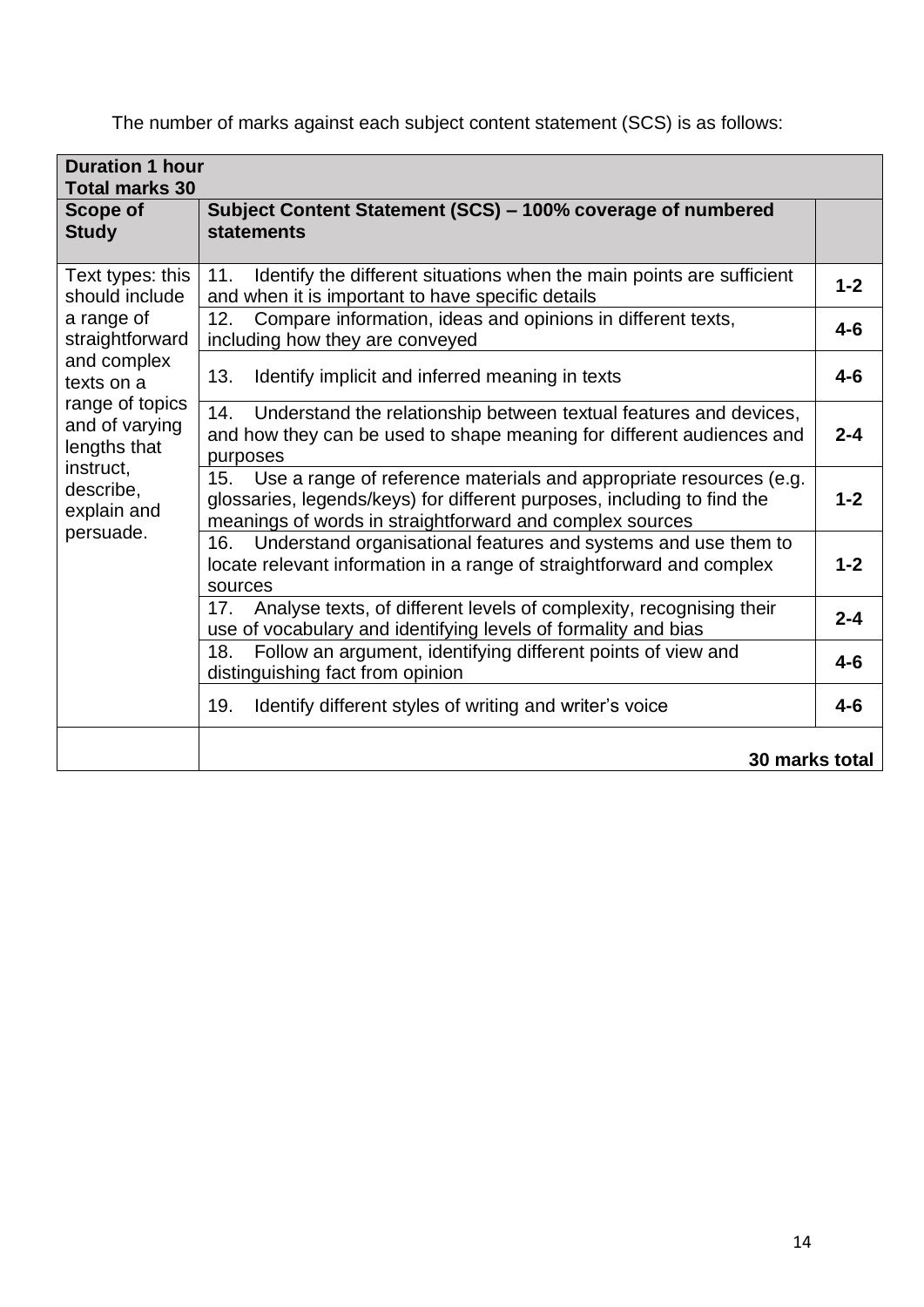# **Subject Content Statements**

#### *11. Identify the different situations when the main points are sufficient and when it is important to have specific details* 1-2 marks

Learners will have to judge, based on careful reading of the question, whether the response requires detailed information or the main points or ideas.

# *12. Compare information, ideas and opinions in different texts, including how they are conveyed*

4-6 marks

Questions will require learners to explicitly compare and/or contrast information from both source documents or to explicitly compare and/or contrast how the author has chosen to convey the information.

# *13. Identify implicit and inferred meaning in texts* 4-6 marks

Learners will have to identify implicit and inferred meanings in the source documents.

#### *14. Understand the relationship between textual features and devices, and how they can be used to shape meaning for different audiences and purposes* 2-4 marks

Learners will be asked to demonstrate their understanding of how textual devices, such as different language techniques, are relevant to the document type, and how they can be used to shape meaning for different audiences and purposes.

#### *15. Use a range of reference materials and appropriate resources (e.g. glossaries, legends/keys) for different purposes, including to find the meanings of words in straightforward and complex sources* 1-2 marks

Certain clues in the text will direct learners to other areas of the text in order to obtain further information, eg, though the use of asterisks, footnotes, tables and diagrams.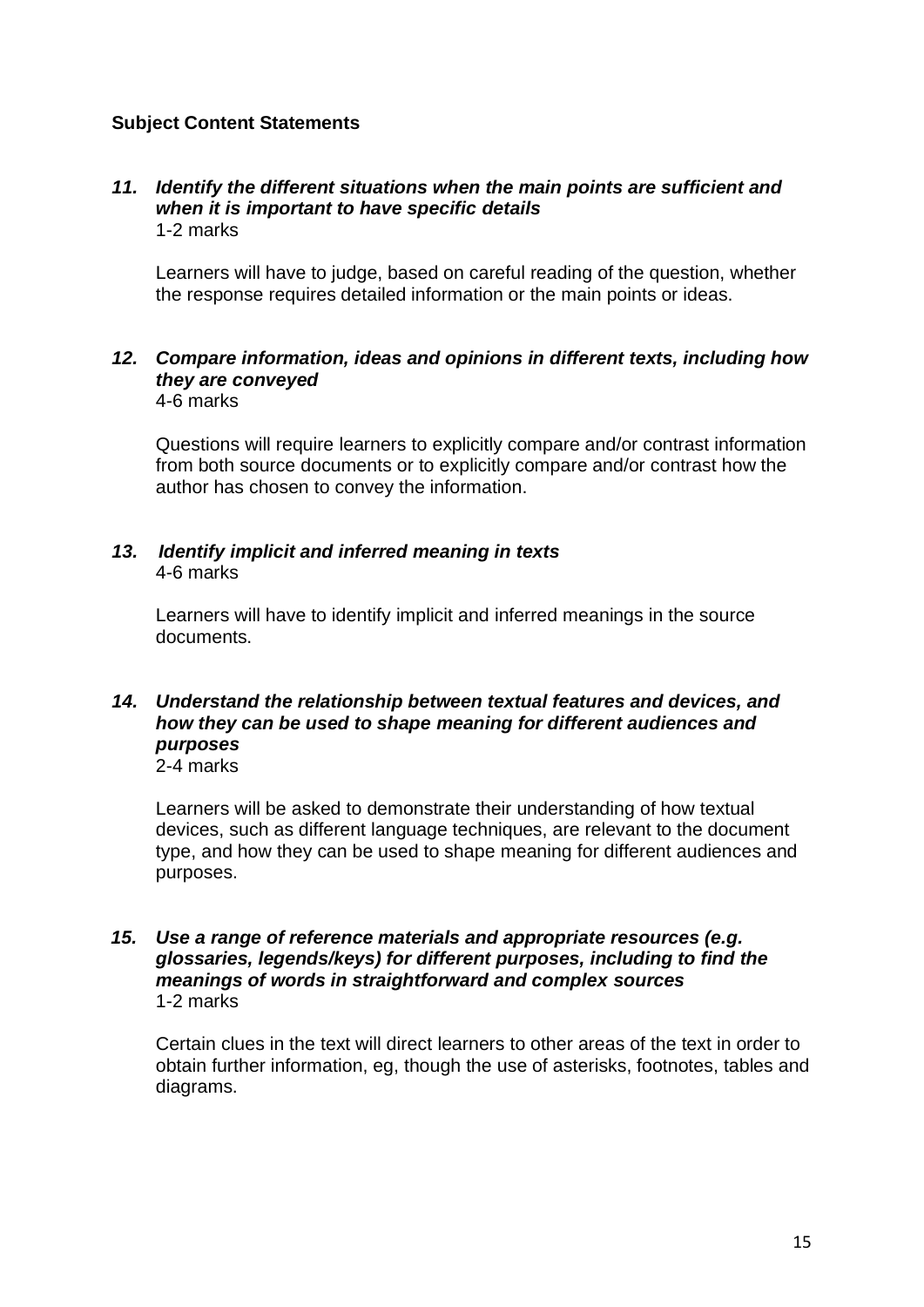# *16. Understand organisational features and systems and use them to locate relevant information in a range of straightforward and complex sources* 1-2 marks

Learners will be required to identify information in the source document based on their abilities to understand organisational and structural features, eg, paragraphs, subheadings, tables, charts, lists etc.

### *17. Analyse texts, of different levels of complexity, recognising their use of vocabulary and identifying levels of formality and bias* 2-4 marks

Learners will be asked to identify biased phrases or formal/informal phrases; other questions will ask learners to identify why a viewpoint or comment can be seen as biased.

#### *18. Use a range of reference materials and appropriate resources (e.g. glossaries, legends/keys) for different purposes, including to find the meanings of words in straightforward and complex sources* 4-6 marks

Learners will be asked to differentiate between fact and opinion, and to identify different points of view. They will also be asked to follow an argument within a passage and to prove their understanding of that argument.

# *19. Identify different styles of writing and writer's voice* 4-6 marks

Learners will be asked to identify the voice or tone that underpins a document or passage, or to identify specific phrases or words that epitomise or reflect the writer's voice.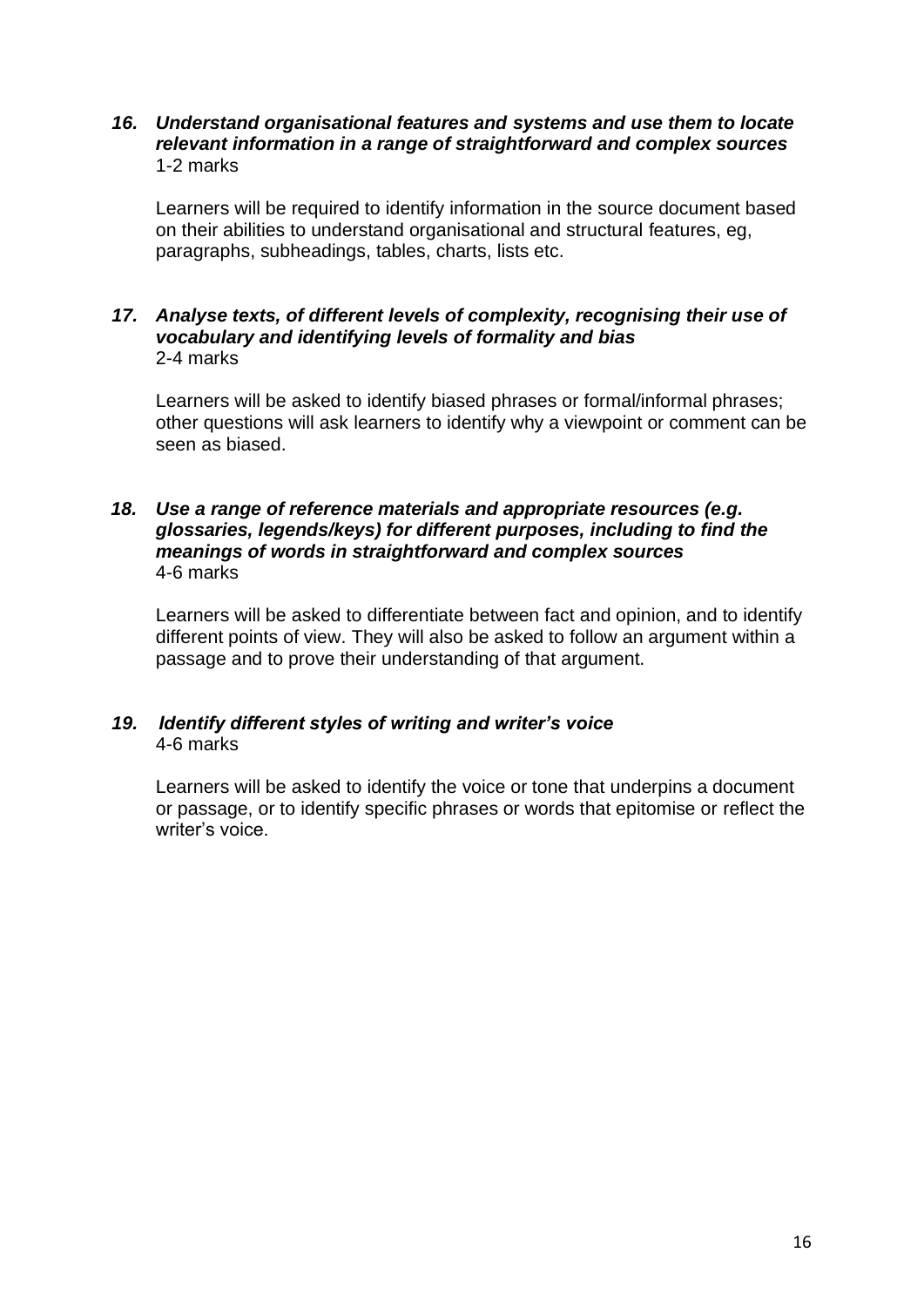**The table below provides example questions that reflect questions that may be used to test each subject content statement.** 

| <b>Subject Content</b>                                     | <b>Explanation</b>                                                         | <b>Examples of functional questions</b>                                                                                              |
|------------------------------------------------------------|----------------------------------------------------------------------------|--------------------------------------------------------------------------------------------------------------------------------------|
| <b>Statement</b>                                           |                                                                            |                                                                                                                                      |
| Identify the<br>11.<br>different<br>situations when        | Learners will need<br>to be able to<br>determine whether                   | What information do you need if you want<br>to lodge a complaint?                                                                    |
| the main points<br>are sufficient and<br>when it is        | the response to<br>the question<br>requires specific                       | What were the three causes of the<br>damage to the engine?                                                                           |
| important to<br>have specific<br>details                   | details or if the<br>main points are<br>sufficient.                        | Which of the following statements is the<br>best summary of the arguments against<br>lowering the age to vote:                       |
|                                                            |                                                                            | $a$ – we don't need more people to vote<br>b – young people are not to be trusted<br>c – young people are not engaged in<br>politics |
|                                                            |                                                                            | d – young people do not know how to vote                                                                                             |
| 12.<br>Compare<br>information,<br>ideas and<br>opinions in | Learners must<br>explicitly compare<br>and/or contrast<br>information from | Compare views in Document 1 with Jenny<br>Cooper's views in Document 2 on how the<br>new building will affect people's lives.        |
| different texts,<br>including how<br>they are<br>conveyed  | two source<br>documents or<br>compare and/or<br>contrast how the           | What are two pieces of evidence from<br>Document 2 that show Phil's complaint in<br>Document 2 is not valid?                         |
|                                                            | information is<br>conveyed in two<br>source documents.                     | Compare views in Documents 1 and 2 on<br>the effects of swimming on a person's<br>stamina.                                           |
|                                                            |                                                                            | Describe and compare the language used<br>in the sub-headings of Documents 1 and<br>2.                                               |
| Identify<br>13.<br>implicit and<br>inferred meaning        | Learners will be<br>asked to identify<br>implied or inferred               | What is implied by the use of the phrase<br>'fairy tale' in paragraph 1?                                                             |
| in texts                                                   | meanings not                                                               | $a - it$ is wishful thinking                                                                                                         |
|                                                            | explicitly                                                                 | $b - it$ is a children's story                                                                                                       |
|                                                            | mentioned in the                                                           | $c - it$ has a happy ending                                                                                                          |
|                                                            | texts.                                                                     | $d - it's not meant for adults$                                                                                                      |
|                                                            |                                                                            | Look at section 3 of Document 2. What is<br>meant by the phrase 'dog's breakfast'?                                                   |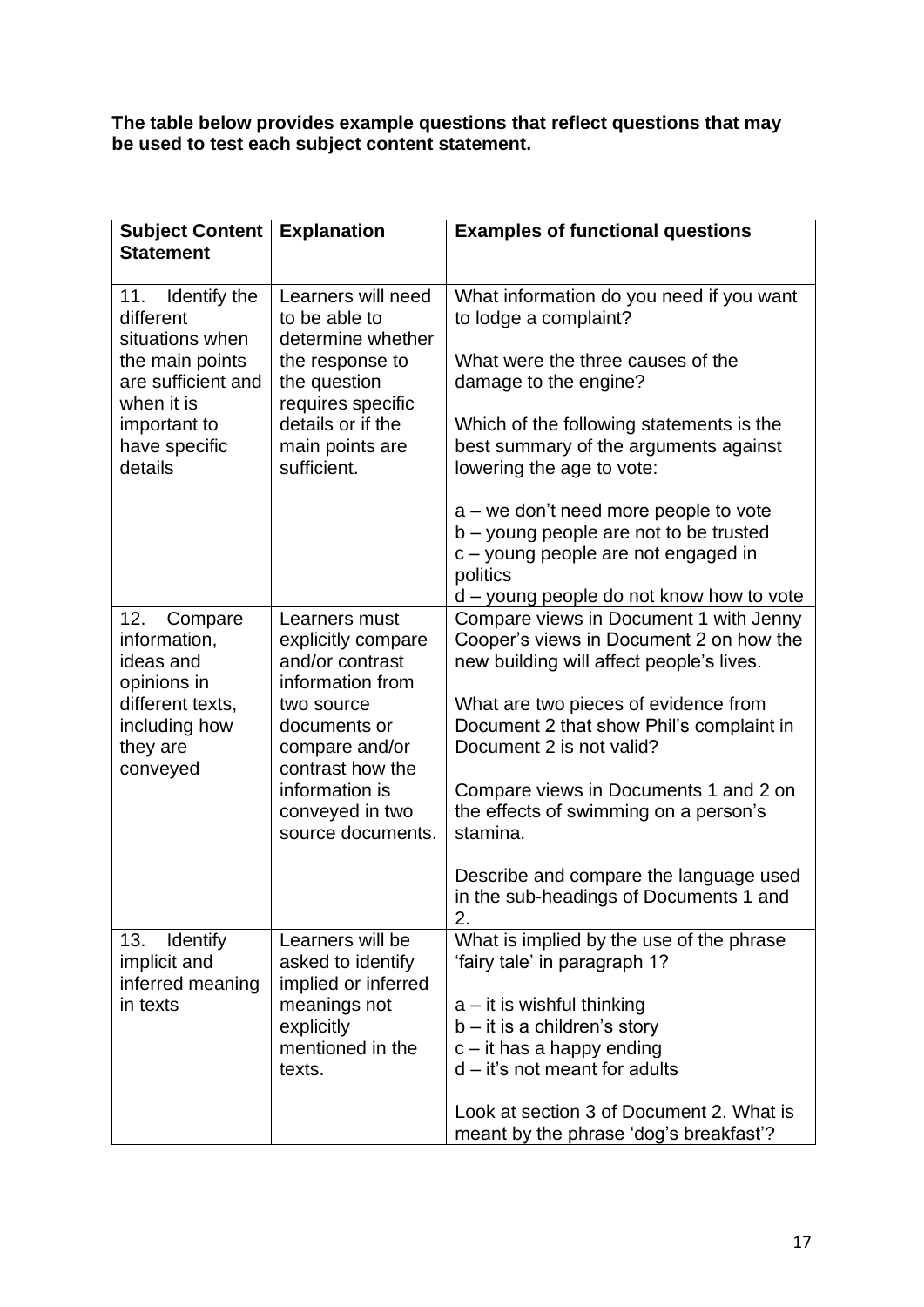| <b>Subject Content</b><br><b>Statement</b>                                                                                                                                                                                                              | <b>Explanation</b>                                                                                                                                                                                                                                                                                              | <b>Examples of functional questions</b>                                                                                                                                                                                                                                                                                                                         |
|---------------------------------------------------------------------------------------------------------------------------------------------------------------------------------------------------------------------------------------------------------|-----------------------------------------------------------------------------------------------------------------------------------------------------------------------------------------------------------------------------------------------------------------------------------------------------------------|-----------------------------------------------------------------------------------------------------------------------------------------------------------------------------------------------------------------------------------------------------------------------------------------------------------------------------------------------------------------|
|                                                                                                                                                                                                                                                         |                                                                                                                                                                                                                                                                                                                 | Give three pieces of evidence from the<br>text that suggest the company does not<br>have an effective complaints procedure.                                                                                                                                                                                                                                     |
| 14.<br>Understand<br>the relationship<br>between textual<br>features and<br>devices, and<br>how they can be<br>used to shape<br>meaning for<br>different<br>audiences and<br>purposes                                                                   | Different texts will<br>have unique<br>features and will<br>use devices to<br>achieve their<br>purpose and reach<br>their intended<br>audience.<br>Learners will need<br>to be able to<br>identify these<br>devices and<br>provide examples<br>from the texts.                                                  | What are two language techniques used to<br>convince the reader that the club is worth<br>joining? Give an example from the text to<br>support each answer.<br>Identify two language techniques used in<br>this paragraph to help convince the reader<br>of the writer's points. Give an example from<br>the text for each technique.                           |
| 15.<br>Use a<br>range of<br>reference<br>materials and<br>appropriate<br>resources (e.g.<br>glossaries,<br>legends/keys) for<br>different<br>purposes,<br>including to find<br>the meanings of<br>words in<br>straightforward<br>and complex<br>sources | <b>Questions will</b><br>require learners to<br>understand the<br>use of various<br>referencing<br>techniques in<br>documents, such<br>as footnote<br>markers $(^{1,2}$ etc),<br>asterisks, keys,<br>symbols or other<br>means through<br>which learners are<br>directed to other<br>areas of the<br>documents. | What legislation is being referred to in the<br>following passage? - 'We have a duty to<br>ensure the safety of all people on our<br>premises <sup>1</sup> , and all employees must wear<br>safety goggles when using the machinery.'<br>'2015 – 2018 showed a great variance in<br>sales figures (see table below).' In what<br>year were peak sales achieved? |
| 16.<br>Understand<br>organisational<br>features and<br>systems and use                                                                                                                                                                                  | Learners are<br>required to<br>understand the<br>use of sub-                                                                                                                                                                                                                                                    | Where in Document 2 could a reader look<br>to find contact information for the<br>publishers?                                                                                                                                                                                                                                                                   |
| them to locate<br>relevant<br>information in a<br>range of<br>straightforward<br>and complex<br>sources                                                                                                                                                 | headings, tabs,<br>paragraphs,<br>captions, columns<br>and other layout<br>features in helping<br>to organise<br>information on a<br>page. Questions<br>will test learners'                                                                                                                                     | What would a reader click on to donate<br>money to the charity?<br>What layout features has the author used<br>that allow a reader to quickly find specific<br>information?                                                                                                                                                                                     |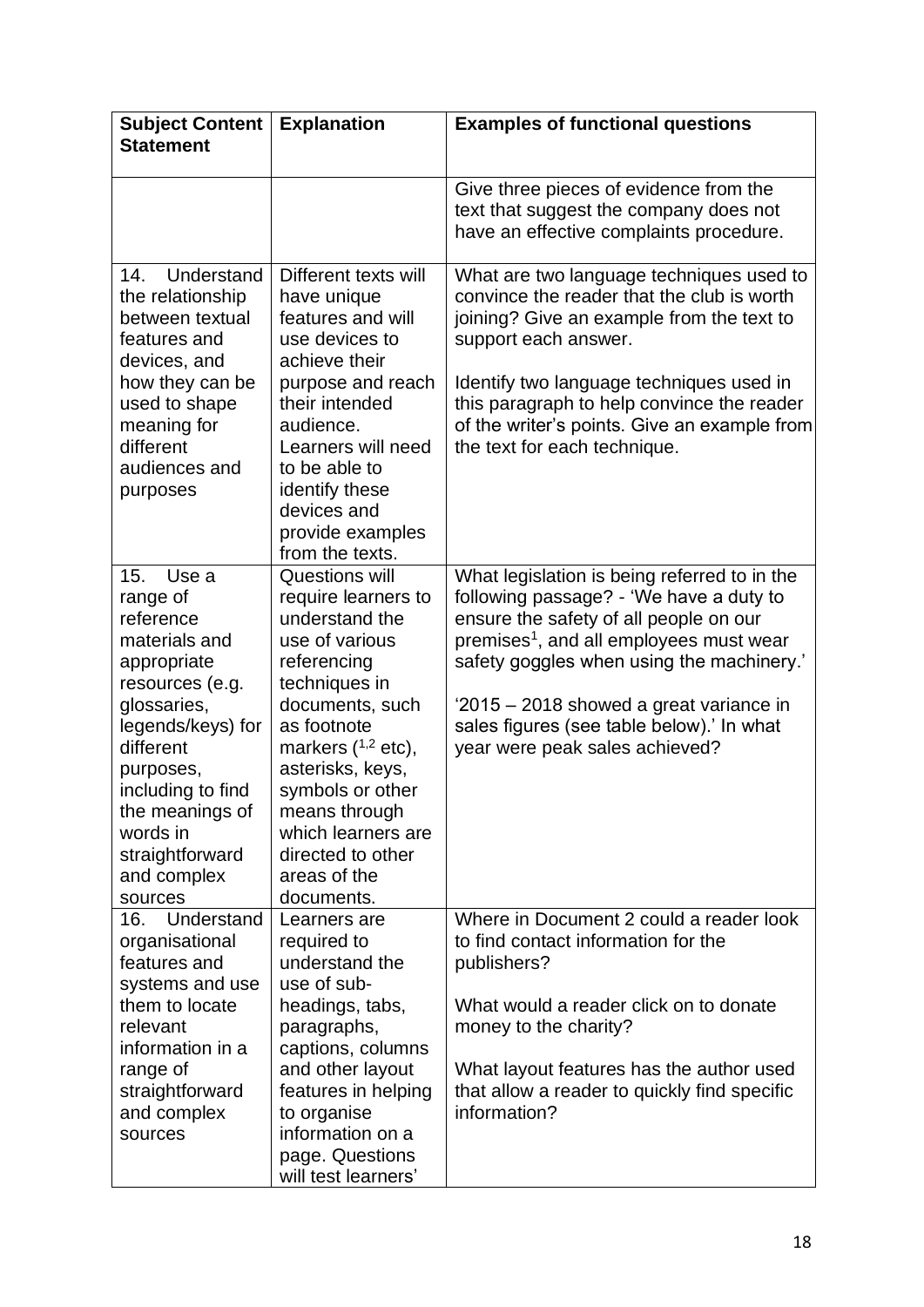| <b>Subject Content</b><br><b>Statement</b>                                                                                                                           | <b>Explanation</b>                                                                                                                                                | <b>Examples of functional questions</b>                                                                                                                                                                                                                                                                                                                                                                                                                |
|----------------------------------------------------------------------------------------------------------------------------------------------------------------------|-------------------------------------------------------------------------------------------------------------------------------------------------------------------|--------------------------------------------------------------------------------------------------------------------------------------------------------------------------------------------------------------------------------------------------------------------------------------------------------------------------------------------------------------------------------------------------------------------------------------------------------|
|                                                                                                                                                                      | abilities to locate<br>information using<br>these<br>organisational<br>structures.                                                                                |                                                                                                                                                                                                                                                                                                                                                                                                                                                        |
| 17.<br>Analyse<br>texts, of different<br>levels of<br>complexity,<br>recognising their<br>use of<br>vocabulary and<br>identifying levels<br>of formality and<br>bias | Learners will need<br>to be able to<br>recognise bias and<br>levels of formality<br>within a source<br>document.                                                  | Fred Gee says, "Let's just get it done!" Why<br>might he be biased in this view?<br>Look at the paragraph beginning "We don't<br>need that." Identify three biased statements<br>from this paragraph.<br>Identify three phrases that show the<br>writing is informal.                                                                                                                                                                                  |
| Follow an<br>18.<br>argument,<br>identifying<br>different points of<br>view and<br>distinguishing<br>fact from opinion                                               | Learners will need<br>to be able to follow<br>and understand an<br>argument or point<br>of view and<br>distinguish<br>between fact and<br>opinion in doing<br>SO. | The writer of Document 2 thinks the main<br>advantage of membership is that:<br>a - you meet other people<br>b - you have your work read by others<br>c - you save a lot of money<br>d - you receive a monthly bonus book<br>Look at the paragraph beginning 'Time is<br>well spent' Write out three phrases from<br>this paragraph that are opinions.<br>Tick the appropriate boxes to indicate<br>whether each statement is a fact or an<br>opinion. |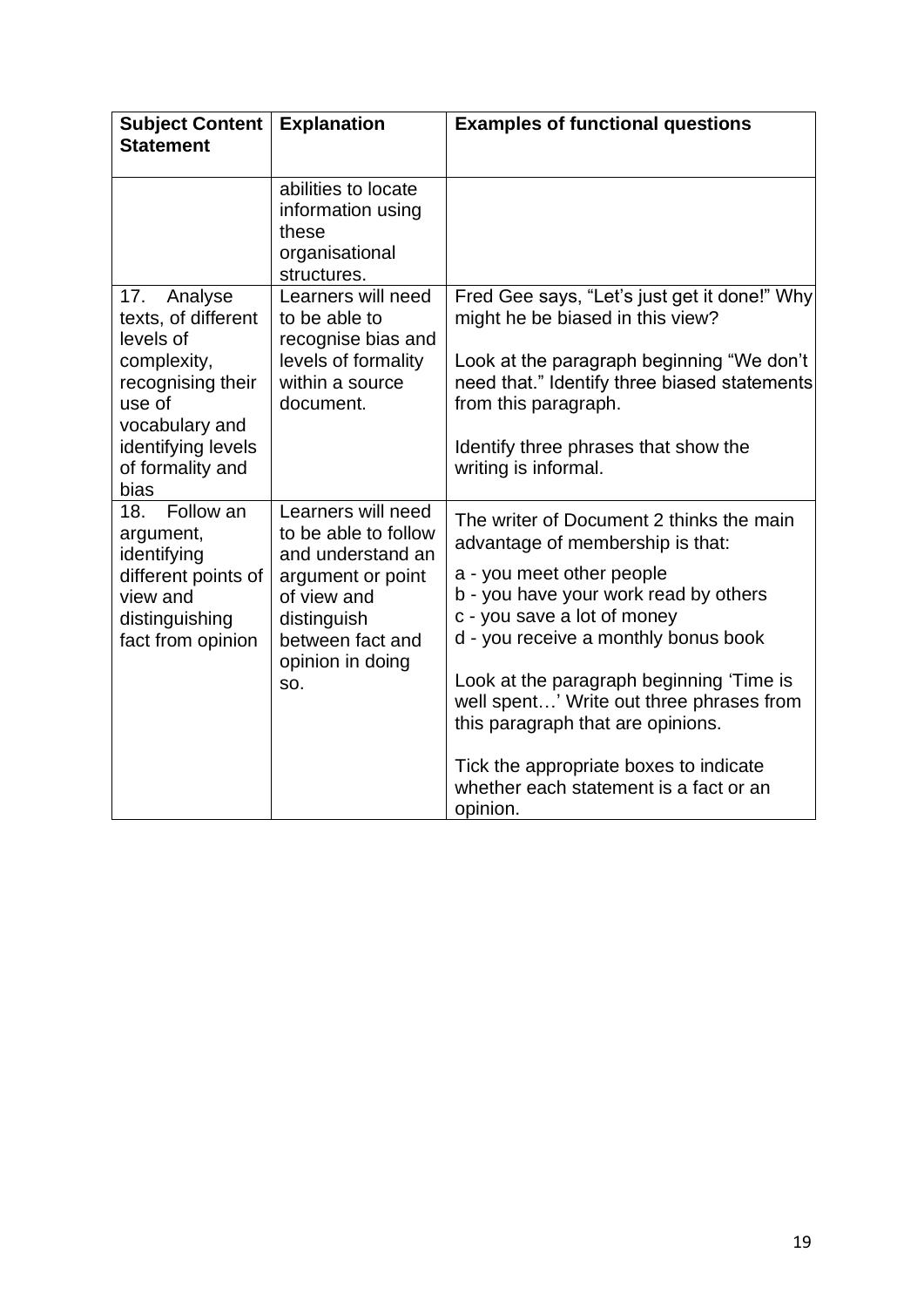| <b>Subject Content</b><br><b>Statement</b>                                     | <b>Explanation</b>                                                                                                      | <b>Examples of functional questions</b>                                                                                                                                                                                                                                                                                                          |
|--------------------------------------------------------------------------------|-------------------------------------------------------------------------------------------------------------------------|--------------------------------------------------------------------------------------------------------------------------------------------------------------------------------------------------------------------------------------------------------------------------------------------------------------------------------------------------|
| 19.<br><b>Identify</b><br>different styles of<br>writing and<br>writer's voice | Learners will need<br>to be able to<br>identify different<br>styles of writing<br>and the associated<br>writer's voice. | Which of the following best describes the<br>writer's tone in Document 2?<br>a – neutral<br>$b -$ critical<br>$c$ – supportive<br>$d$ – enthusiastic<br>The style of writing in Document 1 is:<br>$a$ – neutral<br>$b$ – critical<br>$c$ – supportive<br>$d$ – enthusiastic<br>Give two quotes from forum members that<br>have a sarcastic tone. |

These examples are by no means exhaustive and it is important that centres realise questions will vary across papers.

# **What's different?**

The following Subject Content Statements from Level 2 Functional Skills English Reading represent the areas that were not explicitly tested in the previous version of Functional Skills English Reading:

- 11. Identify the different situations when the main points are sufficient and when it is important to have specific details
- 15. Use a range of reference materials and appropriate resources (e.g. glossaries, legends/keys) for different purposes, including to find the meanings of words in straightforward and complex sources
- 18. Follow an argument, identifying different points of view and distinguishing fact from opinion
- 19. Identify different styles of writing and writer's voice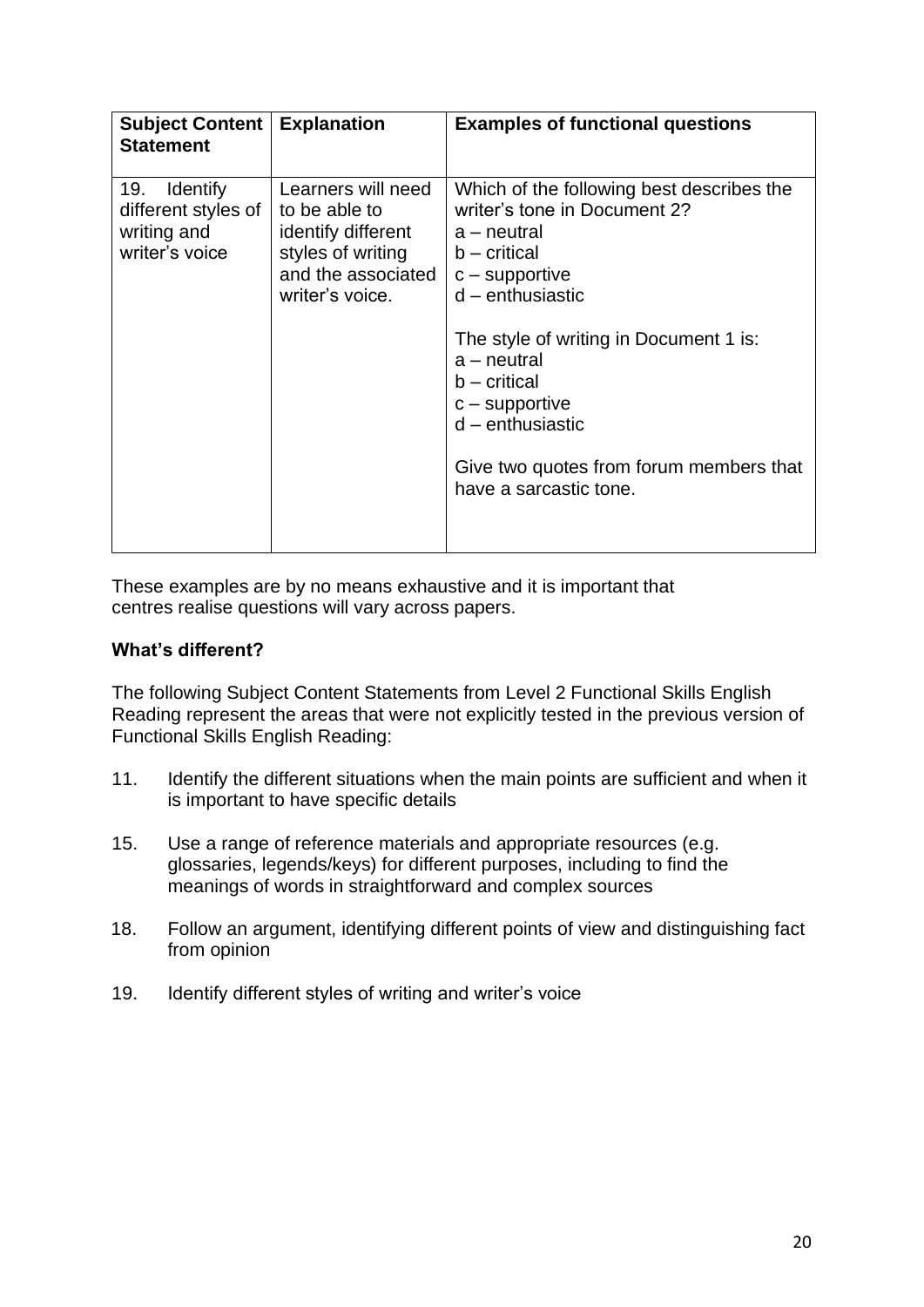# **Common reasons for losing marks:**

- Lack of adequate preparation before sitting exam.
- Lack of familiarity with the types of questions being asked before summative assessment.
- Unfamiliarity with common exam techniques. Learners often lose marks through failing to provide sufficient responses or sufficiently detailed responses to particular questions.
- Not being able to recognise biased statements.
- Only referring to the content of one source document when question asks for comparison or contrast between two source documents or only listing the content from each document but not explicitly comparing or contrasting the information.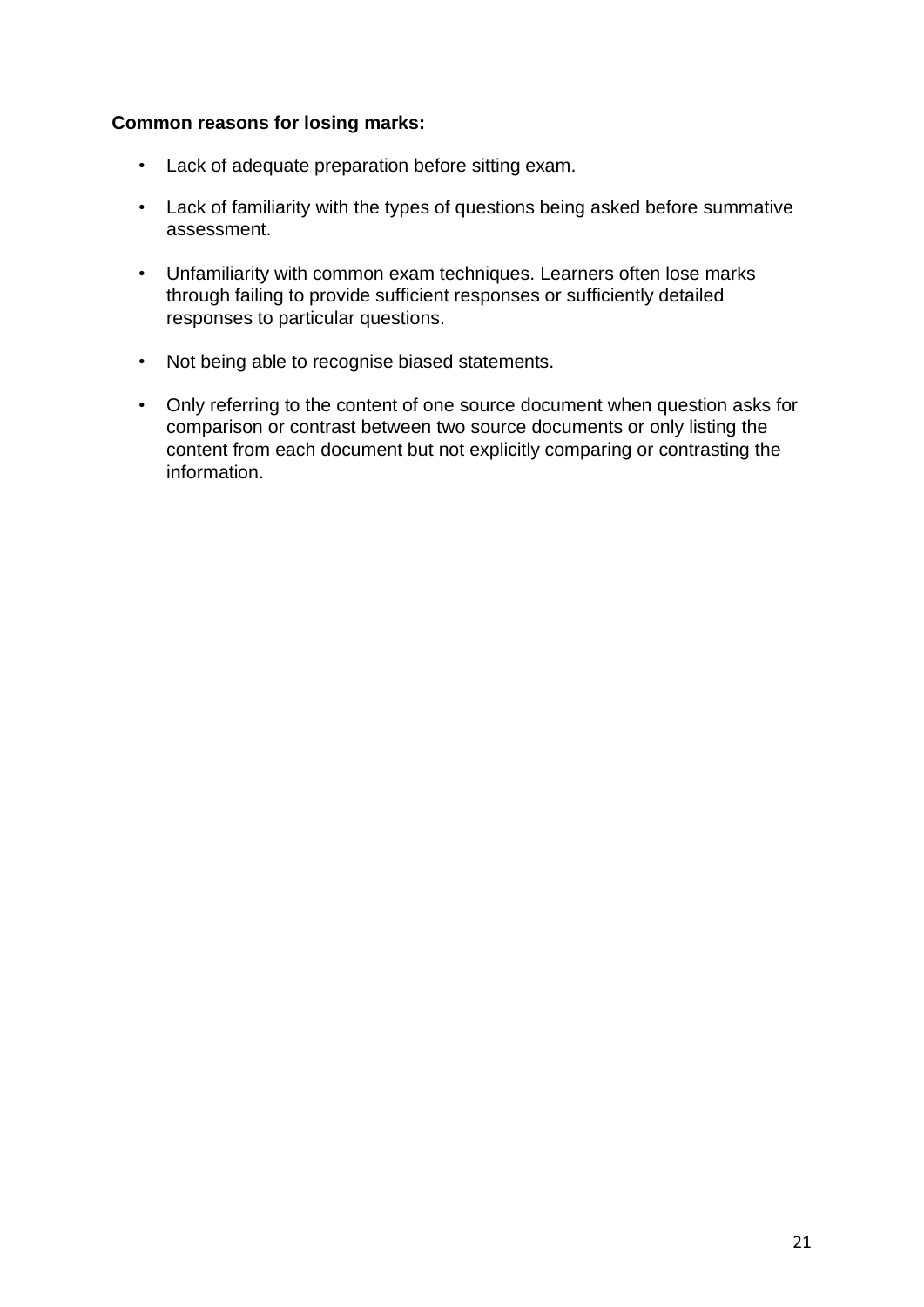# **Sample teaching and learning activities**

In addition to the ideas provided below, our SmartScreen English resources are mapped to each of the subject content statements at levels 1 and 2 for Reading and provide a wide range of activities to support teaching and learning.

# **Functional Skills English Reading Level 1**

# 9 *Identify and understand the main points, ideas and details in texts*

- 1. As a group, read several types of text and make notes and/or discuss various techniques employed by the writers that help establish what the main points are and how they are presented within each text.
- 2. Devise and ask questions based on source material that should be answered with the main points, as opposed to detail, and other questions that need to be answered with fine detail from the text.
- 3. Integrate reading and writing activities by asking learners to compose various types of text with one or more main messages, suitable to particular audiences.
- 4. Present a group with unformatted text and discuss ways in which layout could be altered to make the text suitable for different audiences or purposes.
- 5. Lead group discussions about the methods used by writers to quickly inform readers of the main points and ideas.
- 6. Discuss what layout features can be used in order to convey main messages to an intended audience.
- 7. Discuss how a combination of language and layout features can be used to enhance communication of main messages.

# 10 *Compare information, ideas and opinions in different texts*

- 1. Obtain two different texts about a particular product and ask learners to summarise the positive and negative points, either in writing or in a discussion or presentation.
- 2. Compare and contrast different texts' viewpoints about a particular subject.
- 3. Use two source documents that take different views on a certain subject and ask learners to highlight any similarities and differences using differently coloured highlighters, or other methods of recording, such as Venn diagrams.
- 4. Focus on ensuring explicit comparison between different viewpoints through using discourse markers such as 'on the one hand', 'in direct contrast', 'similarly', 'whereas', 'in summary', 'despite', 'however', etc.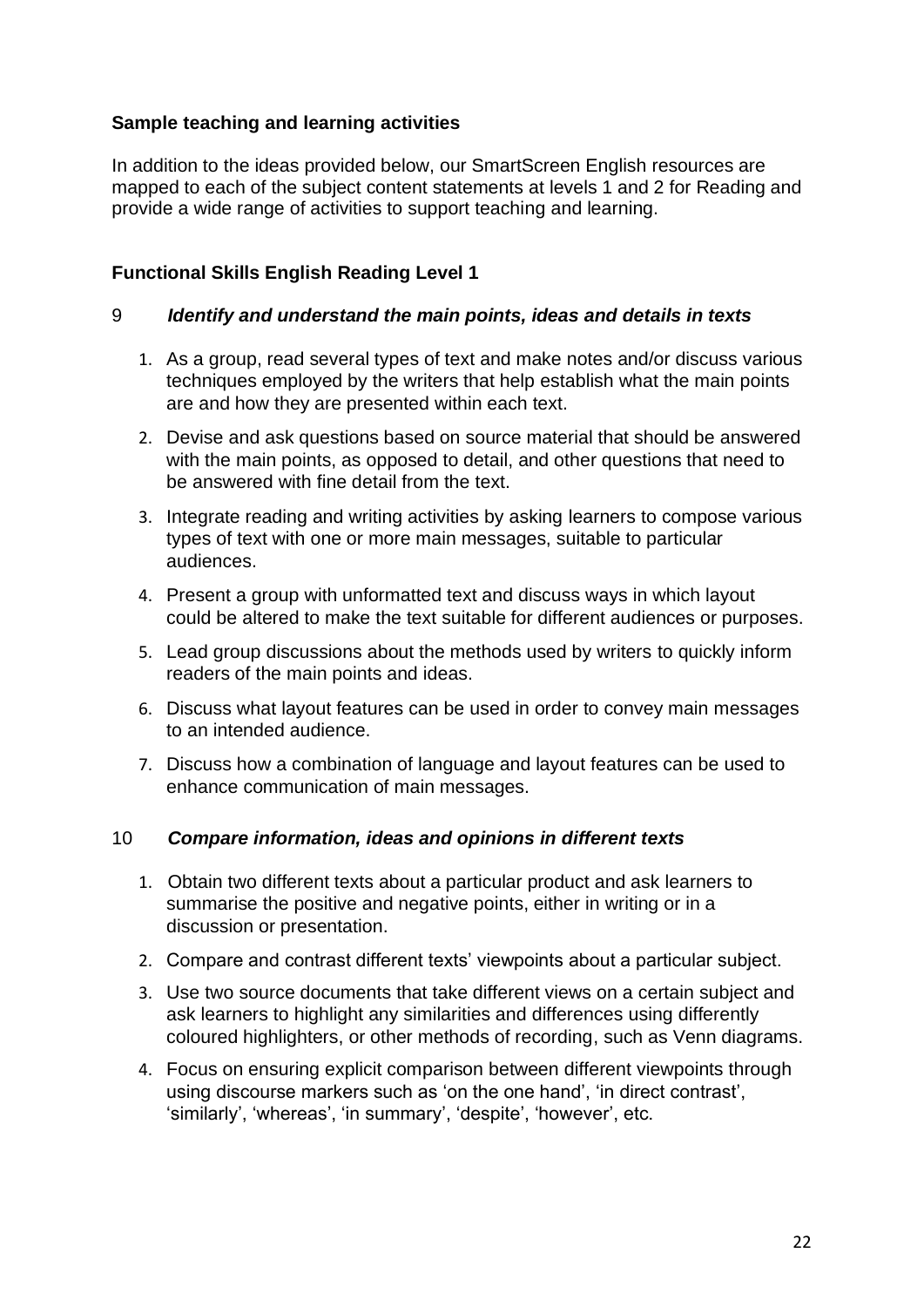# 11 *Identify meanings in texts and distinguish between fact and opinion*

- 1. Explore how sentence structure and word order can be used to work out meanings.
- 2. Use advertising material to learn how to distinguish between fact and opinion.
- 3. Explore product reviews and distinguish between fact and opinion.
- 4. Explore how opinions are often presented as fact in documents.
- 5. Explore the relationship between explicit and implied meaning in texts.
- 6. Discuss the use of tone in texts, and how tone can alter meaning, eg sarcasm.

# 12 *Recognise that language and other textual features can be varied to suit different audiences and purposes*

- 1. Provide learners with a range of texts and discuss how language has been selected and used to match the document's purpose and audience, eg, recipes, other instructions, newspaper articles, promotional material, advertising, formal reports.
- 2. Ask learners to write about the same topic from different viewpoints.
- 3. Ask learners to write about the same topic from a neutral standpoint and a persuasive standpoint.
- 4. Allow learners to discuss how to effectively write different types of documents, such as explanations, instructions, advertising, formal texts.
- 5. Discuss how choice of language can affect the reader.
- 6. Discuss how choice of language can reveal the author's beliefs about a subject.

# 13 *Use reference materials and appropriate strategies (e.g. using knowledge of different word types) for a range of purposes, including to find the meaning of words*

- 1. Discuss the various ways in which different document types direct readers to further information regarding the topic, eg, superscript reference numbers, footnotes, asterisks, tables, charts, diagrams.
- 2. Use source documents whose content includes superscript reference numbers, footnotes, asterisks, tables, charts, diagrams and other means of referencing additional information to facilitate learning.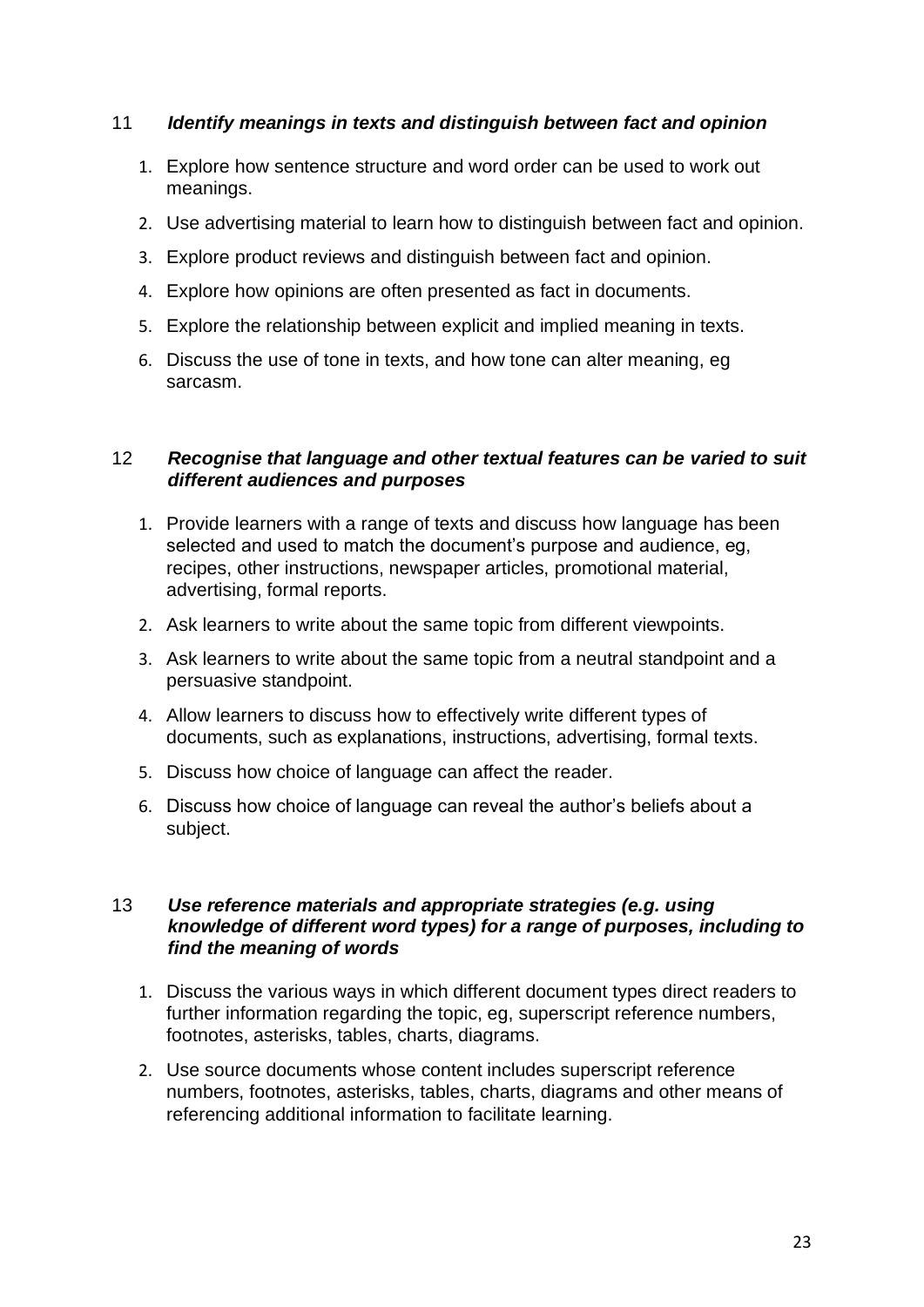# 14 *Understand organisational and structural features and use them to locate relevant information (e.g. index, menus, subheadings, paragraphs) in a range of straightforward texts*

- 1. Discuss common structural features between different text types and how they allow readers to locate information.
- 2. Discuss how different texts use organisational features to better achieve their purpose and aid the intended audience.
- 3. Present a group with unformatted text and discuss ways in which layout could be altered to make the text suitable for different audiences or purposes.
- 4. Discuss how different layout features can be used to convey main messages to an intended audience.
- 5. Discuss how a combination of language and layout features can be used to enhance communication of main messages.

# 15 *Infer from images meanings not explicit in the accompanying text*

- 1. Discuss how images in newspapers and magazines add to the story being told.
- 2. Look at various images associated with a text and then locate relevant parts of the text that relate to the image, discussing the differences between the text and the images, and how they both work in contributing to understanding.
- 3. Look at company logos and discuss what messages they convey.
- 4. Ask the learners to come up with images that portray aspirational qualities for a company, eg, speed, efficiency, trust, honesty, reliability etc.

# 16 *Recognise vocabulary typically associated with specific types and purposes of texts (e.g. formal, informal, instructional, descriptive, explanatory and persuasive)*

- 1. Discuss the language used in specific text types, recognising that authors choose language based on the intended audience and purpose.
- 2. Examine texts and identify how language is used to create different effects.
- 3. Contrast documents on the same topic but written in different styles, eg, a holiday brochure and a client review.
- 4. Ask learners to write a piece about their hometown for different purposes, eg, to inform the council about issues or to persuade people to visit.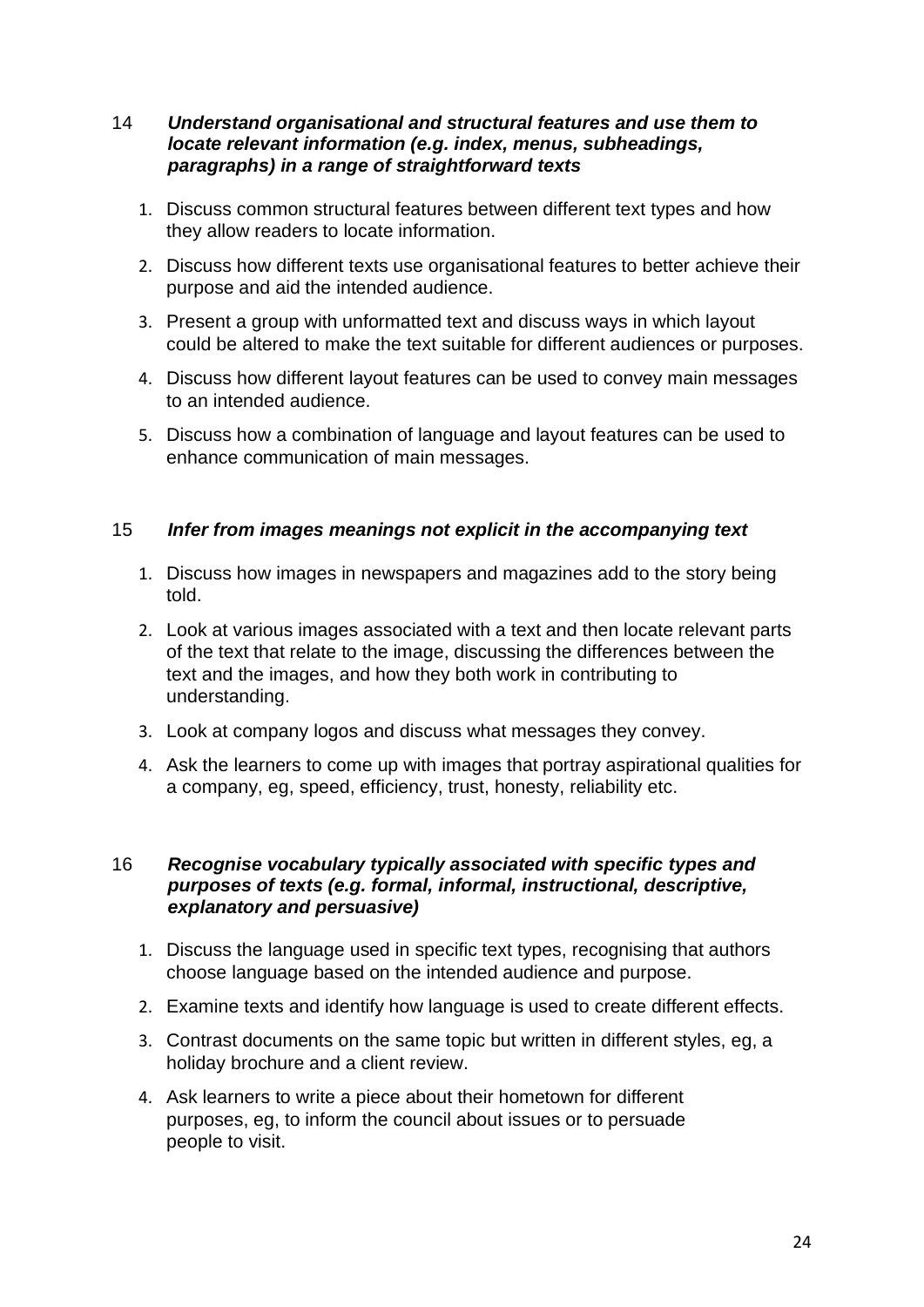5. Highlight the differences in language and sentence construction in a set of instructions and an explanatory text.

# 17 *Read and understand a range of specialist words in context*

- 1. Ask learners to underline specialist vocabulary associated with various topics, eg, computers, sports, health and well-being, health and safety, specific work roles etc.
- 2. Ask learners to work out the meanings of unfamiliar words using a range of strategies, eg, context or word structure.

# 18 *Use knowledge of punctuation to aid understanding of straightforward texts*

- 1. Discuss the various ways punctuation is used to aid understanding.
- 2. Present learners with unpunctuated text, asking them to punctuate the text so it is understood.
- 3. Use audio recordings of sentences with different intonation, asking learners to correctly punctuate the end of the sentence.
- 4. Present learners with unpunctuated complex sentences, asking them to insert the correct punctuation.
- 5. Present learners with sentences whose meaning can vary depending on the placement of commas or other punctuation, asking them to explore the effect of placing punctuation in different places or omitting it all together.
- 6. Discuss the effect of an exclamation mark, and the purposes for which it can be used, eg, to express surprise, a command, humour, emphasis).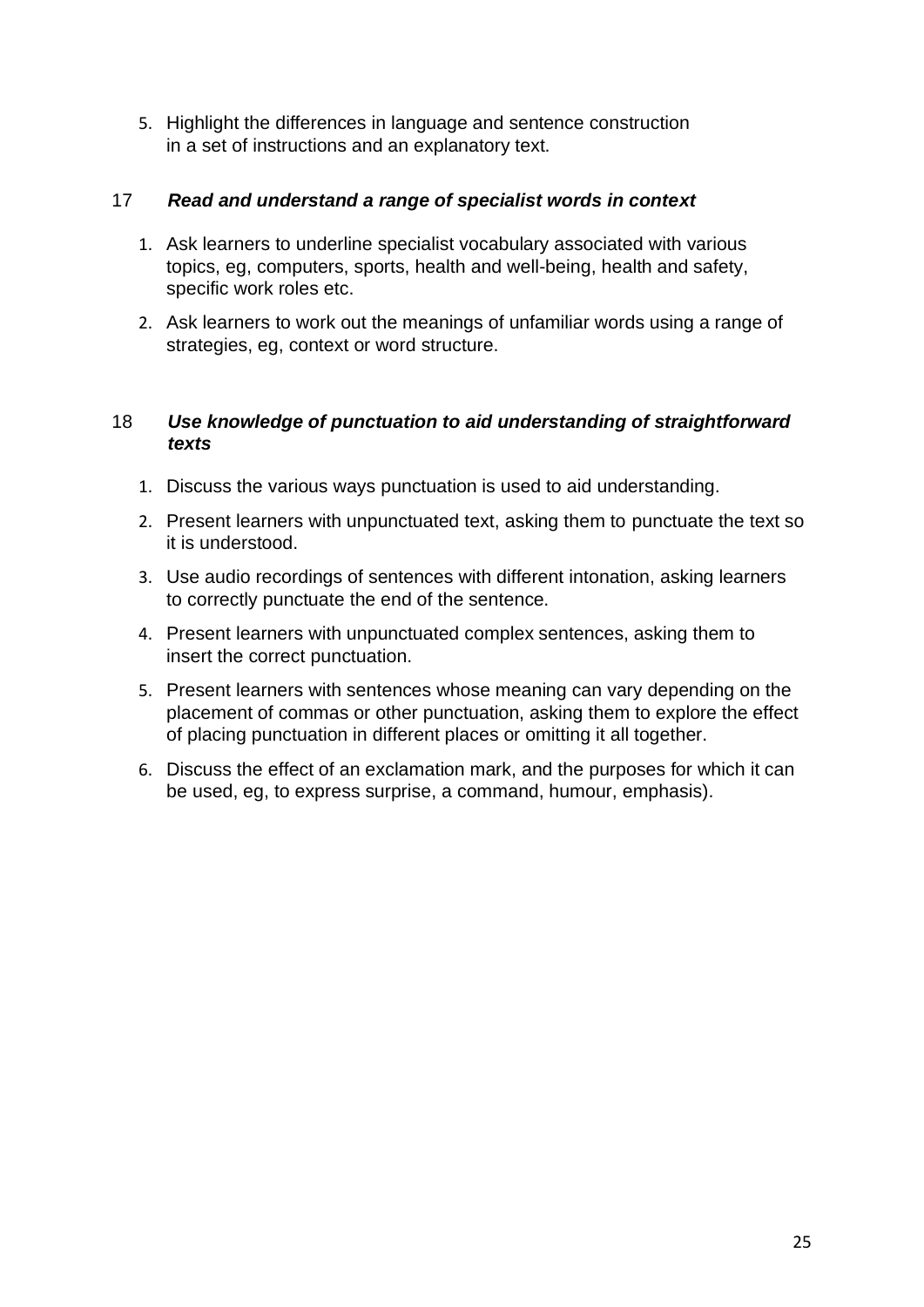# **Sample teaching and learning activities**

# **Functional Skills English Reading Level 2**

# 11 *Identify the different situations when the main points are sufficient and when it is important to have specific details*

- 1. Use various texts to allow learners to distinguish between the main points and the details.
- 2. Explore how various texts highlight the main points through use of structural and organisational devices.
- 3. Formulate questions regarding different text types that require learners to answer with the main points or the details.
- 4. Provide detail about topics and ask learners to summarise the detail by devising headlines or subheadings.

# 12 *Compare information, ideas and opinions in different texts, including how they are conveyed*

- 5. Obtain two different texts about a particular product and ask learners to summarise the positive and negative points, either in writing or in a discussion or presentation.
- 6. Compare and contrast different texts' viewpoints about a particular subject. Discuss how the presentation of the information differs.
- 7. Use two source documents that take different views on a certain subject and ask learners to highlight any similarities and differences using differently coloured highlighters, or other methods of recording, such as Venn diagrams.
- 8. Focus on ensuring explicit comparison between different viewpoints through using discourse markers such as 'on the one hand', 'in direct contrast', 'similarly', 'whereas', 'in summary', 'despite', 'however', etc.
- 9. Contrast a formal report and a campaign leaflet on the same topic, focusing on both the language and the layout.
- 10. As a group, select and read some persuasive texts (e.g. an advertising leaflet, a promotional brochure for a theme park, a blurb on a book cover). Discuss the authors' intentions and whether or not the authors have been successful in their persuasive intentions.
- 11. Use unformatted texts and ask different groups to re-write the texts for different audiences. Discuss the resulting differences in language and layout.
- 12. Compare articles on the same subject in tabloid and broadsheet newspapers.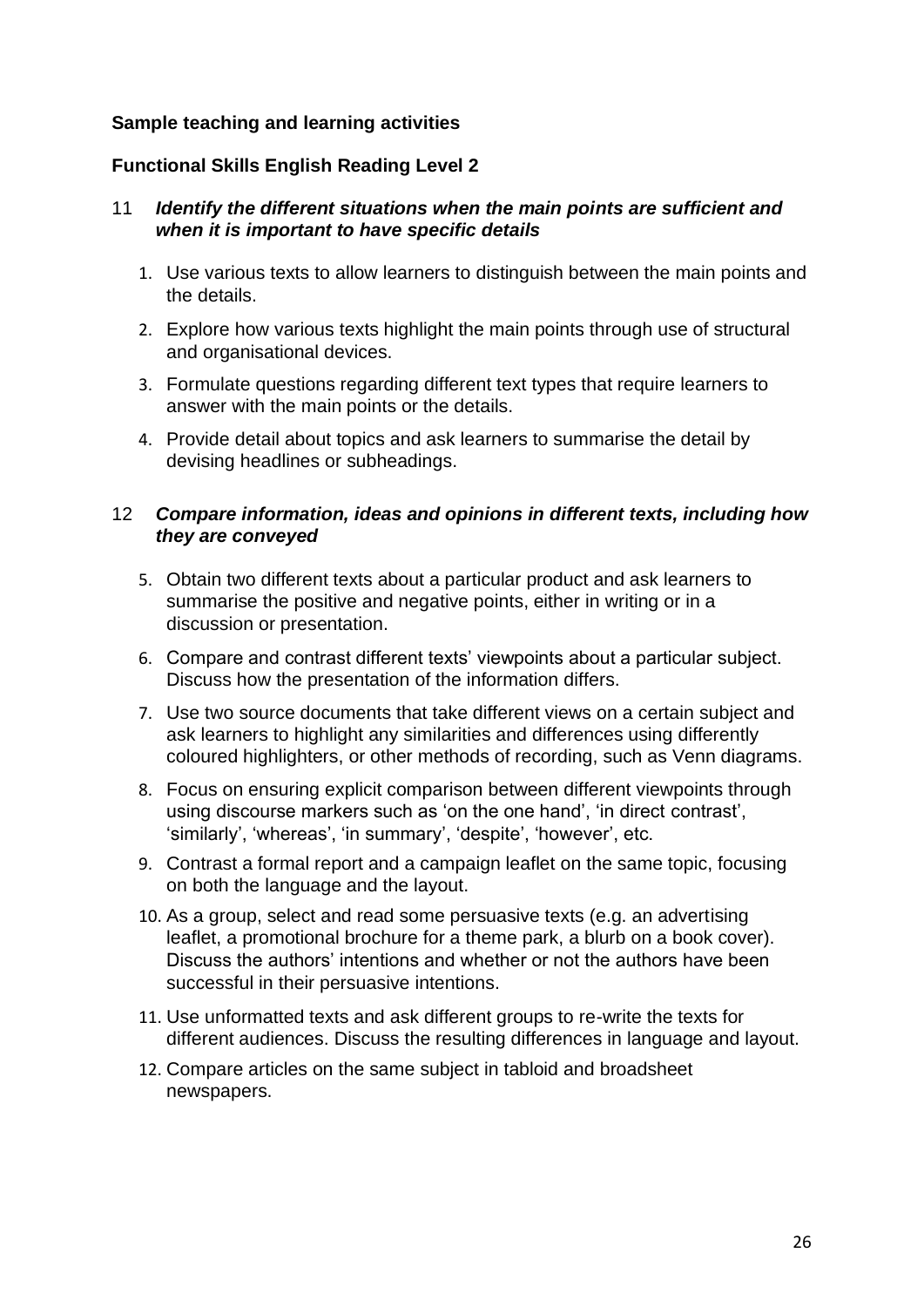# 13 *Identify implicit and inferred meaning in texts*

- 1. Examine phrases within a text and discuss the possible meanings and intentions of the authors in using the phrases.
- 2. Examine the use of tone or register in changing meaning, eg, the use of sarcasm, irony or humour.
- 3. Discuss learners' reactions to texts, focusing on what they rightly or wrongly infer from their reading.
- 4. Read a persuasive text and discuss the inferences made by the reader.
- 5. Examine promotional material and contrast the explicit messages with the probable truth.
- 6. Explore how idioms, clichés, metaphors and similes can be used to convey implied information.
- 7. Discuss how images in newspapers and magazines add to the story being told.
- 8. Look at various images associated with a text and then locate relevant parts of the text that relate to the image, discussing the differences between the text and the images, and how they both work in contributing to understanding.
- 9. Look at company logos and discuss what messages they convey.
- 10. Ask the learners to come up with images that portray aspirational qualities for a company, eg, speed, efficiency, trust, honesty, reliability etc.

# 14 *Understand the relationship between textual features and devices, and how they can be used to shape meaning for different audiences and purposes*

- 1. Read varied documents to identify textual devices such as alliteration, bias, imperative language, persuasive language, hyperbole, metaphors, similes, idioms, questions – see glossary at end for further common examples.
- 2. Discuss how different language techniques can be employed by writers for many different purposes.
- 3. Select and read some persuasive texts (e.g. an advertising leaflet, a promotional brochure for a theme park, a blurb on a book cover). Discuss the authors' intentions and whether or not the authors have been successful in their persuasive intentions.
- 4. As a group or individuals, select various texts (e.g. newspaper articles, business reports, children's literature) and discuss the particular techniques each piece of writing contains that are an aid (or hindrance) to conveying the authors' intentions.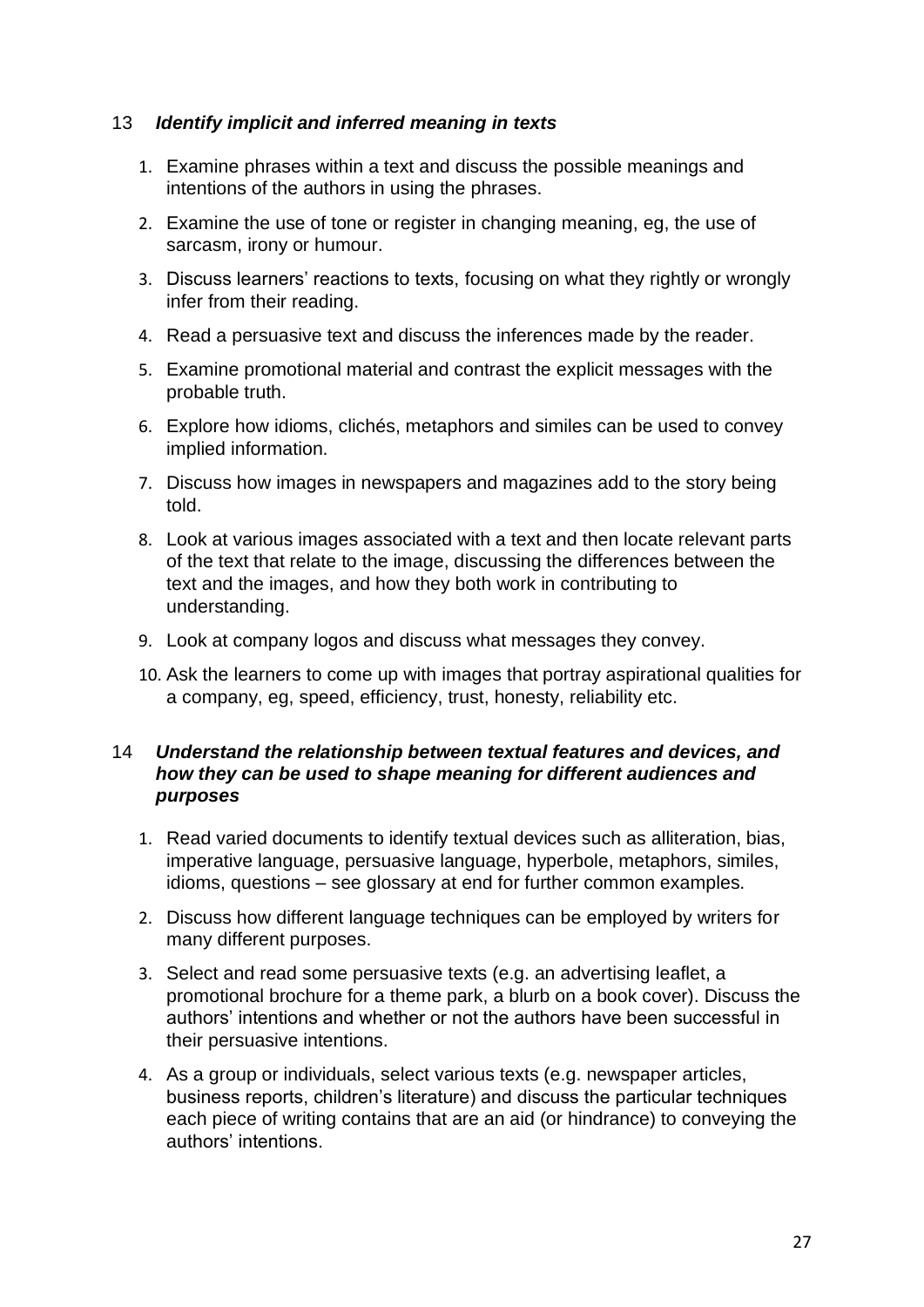- 5. Use unformatted texts and ask different groups to re-write the texts for different audiences. Discuss the resulting differences in language and layout.
- 6. Obtain different types of texts and analyse how each has been written and formatted in order to address its particular audience(s).
- 7. Ask a group to write a newspaper article or a promotional leaflet for different age groups and discuss the differences.
- 8. Provide learners with a range of texts and discuss how language has been selected and used to match the document's purpose and audience, eg, recipes, other instructions, newspaper articles, promotional material, advertising, formal reports.
- 9. Ask learners to write about the same topic from different viewpoints.
- 10. Ask learners to write about the same topic from a neutral standpoint and a persuasive standpoint.
- 11. Allow learners to discuss how to effectively write different types of documents, such as explanations, instructions, advertising, formal texts.
- 12. Discuss how choice of language can affect the reader.
- 13. Discuss how choice of language can reveal the author's beliefs about a subject.

# 15 *Use a range of reference materials and appropriate resources (e.g. glossaries, legends/keys) for different purposes, including to find the meanings of words in straightforward and complex sources*

- 1. Discuss the various ways in which different document types direct readers to further information regarding the topic, eg, superscript reference numbers, footnotes, asterisks, tables, charts, diagrams.
- 2. Use source documents whose content includes superscript reference numbers, footnotes, asterisks, tables, charts, diagrams and other means of referencing additional information to facilitate learning.

# 16 *Understand organisational features and systems and use them to locate relevant information in a range of straightforward and complex sources*

- 1. Discuss common structural features between different text types and how they allow readers to locate information.
- 2. Discuss how different texts use organisational features to better achieve their purpose and aid the intended audience.
- 3. Present a group with unformatted text and discuss ways in which layout could be altered to make the text suitable for different audiences or purposes.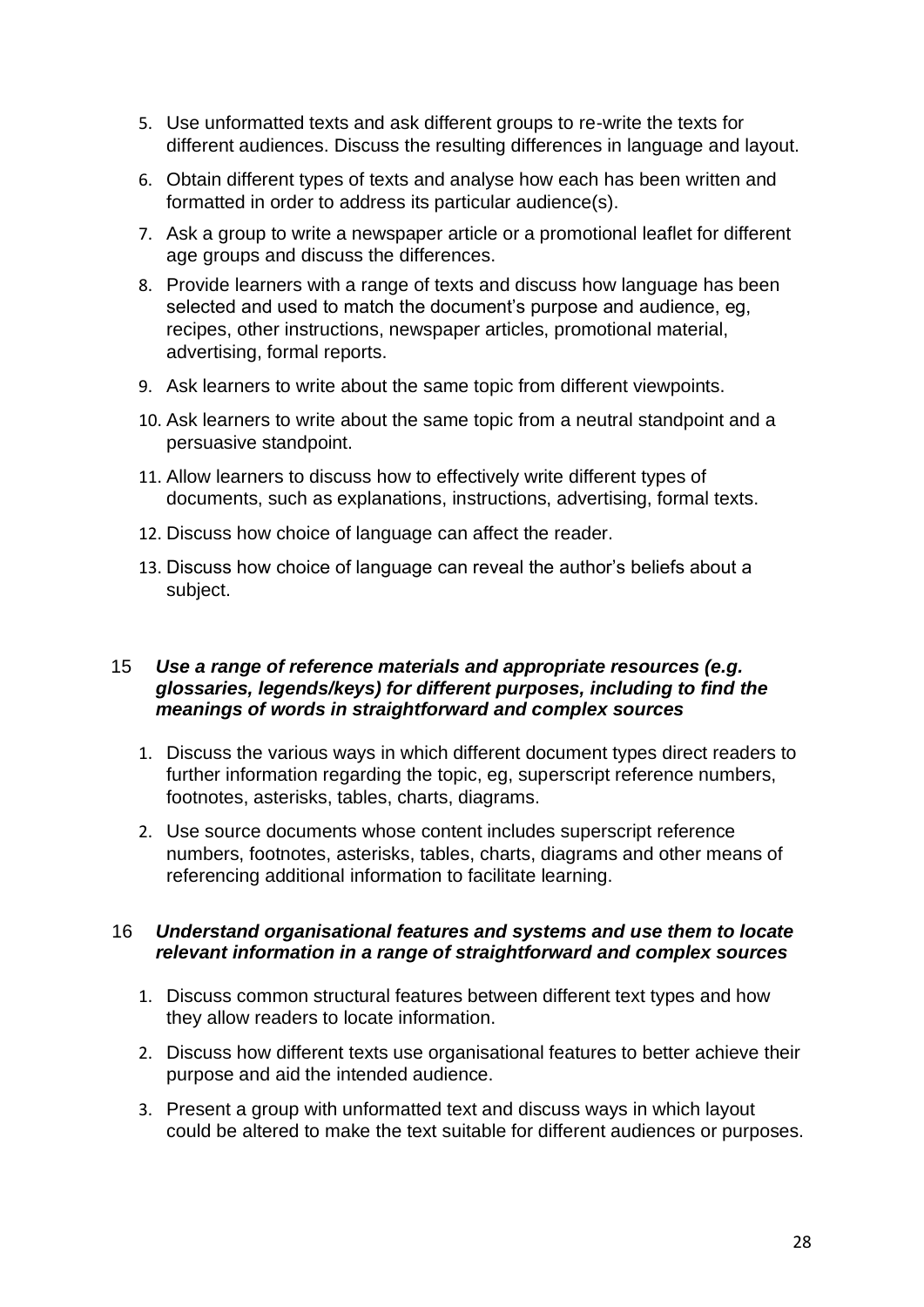- 4. Discuss layout features that can be used in order to convey main messages to an intended audience.
- 5. Discuss how a combination of language and layout features can be used to enhance communication of main messages.

# 17 *Analyse texts, of different levels of complexity, recognising their use of vocabulary and identifying levels of formality and bias*

- 1. Obtain several texts written from a biased standpoint and ask learners to identify and discuss specific examples of bias within the writing.
- 2. Obtain at least two different articles about the same subject and discuss the ways in which each article presents the subject matter (e.g. two articles about a particular sporting event written by the local papers of the teams involved; a complimentary and a non-complimentary review of a film or other event).
- 3. Discuss the differences between objective fact and points of view and opinion.
- 4. Discuss the characteristics of written argument. Ask learners to read texts and identify the facts on one hand, and the opinions on the other.
- 5. Obtain a neutral text and discuss ways to alter it to produce a biased text.
- 6. Discuss how different texts use different vocabulary to achieve different aims, eg, to persuade, to inform, to describe, to review, to criticize.

# 18 *Follow an argument, identifying different points of view and distinguishing fact from opinion*

- 1. Compare and contrast two authors' ideas, looking for similarities and differences in opinion.
- 2. Use advertising material to learn how to distinguish between fact and opinion.
- 3. Explore product reviews and distinguish between fact and opinion.
- 4. Explore how opinions are often presented as fact in documents.
- 5. Explore the relationship between explicit and implied meaning in texts.
- 6. Use discussion forums and identify which contributors hold similar opinions.
- 7. Summarise an argument for or against a particular issue.
- 8. Explore the characteristics of written arguments.
- 9. Explore the use of discourse markers in linking or contrasting opinions and facts.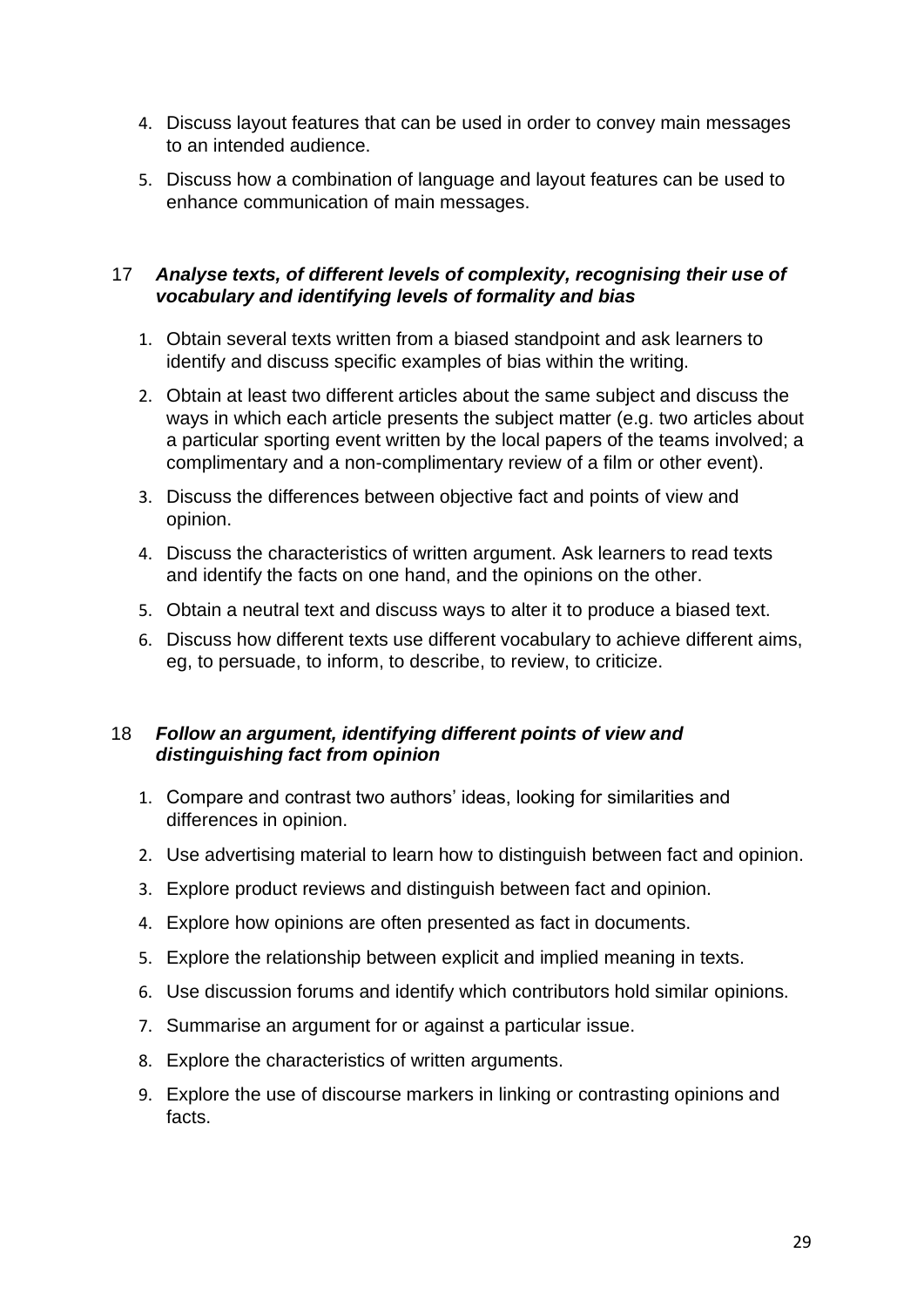10. Read various articles from different publications about the same event and discuss the various viewpoints of the authors, exploring how they report the events and communicate their opinions.

# 19 *Identify different styles of writing and writer's voice*

- 1. Discuss how language in a text has been used in relation to its audience.
- 2. Discuss the language used in specific text types, recognising that authors choose language based on the intended audience and purpose.
- 3. Examine texts and identify how language is used to create different effects.
- 4. Contrast documents on the same topic but written in different styles, eg, a holiday brochure and a client review.
- 5. Ask learners to write a piece about their hometown for different purposes, eg, to inform the council about issues or to persuade people to visit.
- 6. Highlight the differences in language and sentence construction in a set of instructions and an explanatory text.
- 7. Use multiple choice questions to allow learners to identify the writer's voice in a text.
- 8. Ask learners to read various types of text and to identity the underlying register.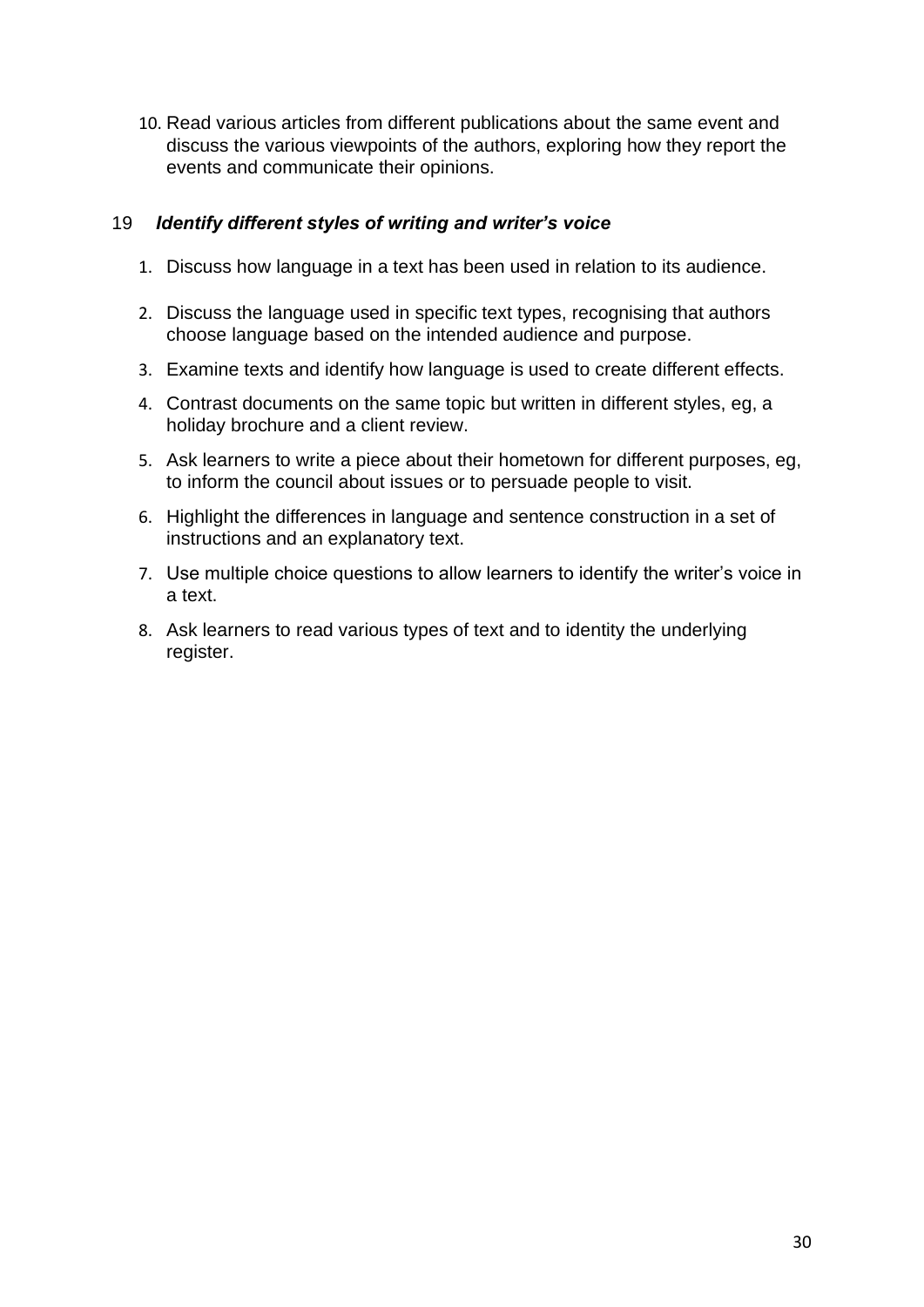# **GLOSSARY OF LANGUAGE TECHNIQUES / TEXTUAL DEVICES**

This glossary has been produced to enable centres to focus their teaching on some of the more common language techniques used in the source material for Functional Skills English Reading papers. However, it is useful to note that many of these techniques should be taught with a view to learners incorporating them in their Functional Skills English Writing and Functional Skills English Speaking and Listening exams.

Two lists have been devised: the first representing the techniques a competent learner should be able to identify, and the second representing a list of, arguably, more advanced techniques that could be taught, if time permits.

Additional or advanced language techniques from the second list on page 33 may be identified in any reading material, including the Functional Skills English Reading source materials; therefore, although it is not a requirement that these are taught, if learners identify more advanced techniques, marks would be awarded accordingly.

# **Common Language Techniques / Textual Devices**

**Alliteration** - repeating the same letter or consonant sound at the beginning of adjacent or closely connected words for specific effect

**Bias –** writing that favours one point of view; unbalanced argument in favour of one thing over another

**Cliché** - an over-used, common expression

**Colloquial / informal language / slang** – writing in the style of informal or familiar speech; a conversational style

**Contrast** – contrasting opinions, for example, for specific effect, typically to highlight one point of view

**Direct address to the reader –** writing in the second person narrative

**Emotive language** - words that stir the readers' emotions for specific effect, often to persuade

**Formal language** - language following strict, established grammatical conventions, typically used for serious or official communication

**Humour** - used to lighten the overall tone through exaggeration, irony, puns etc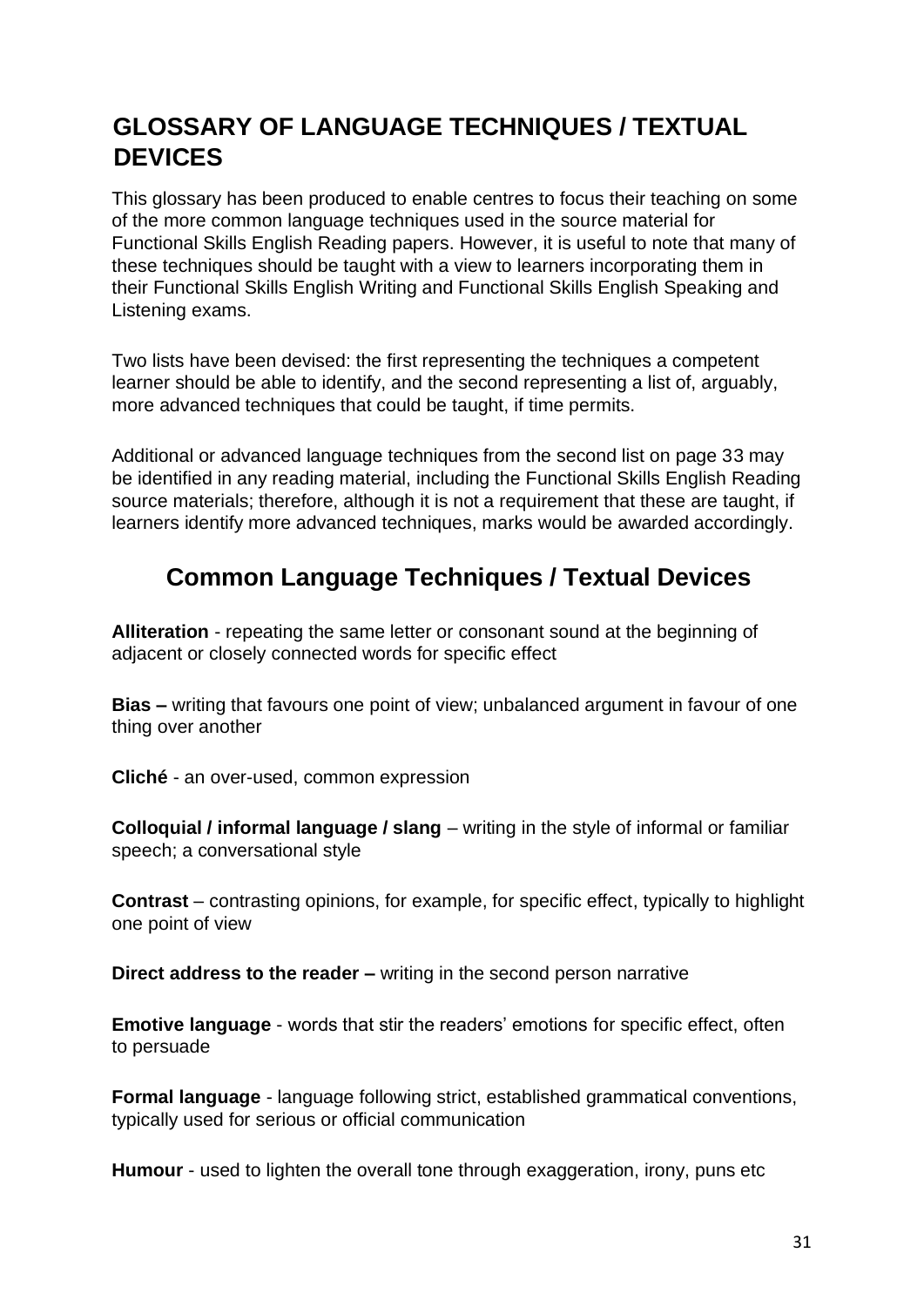**Hyperbole** – exaggeration used to evoke strong feelings or create an impression which is not meant to be taken literally

**Idiom –** a phrase not to be taken literally; a phrase whose meaning cannot be deduced from the individual words

**Imagery** - similes, metaphors and personification; comparing something 'real' with something 'imagined'

**Imperative –** a command**;** demanding attention or action

**Instruction** – succinct use of the imperative to produce a step by step guide, for example

**Jargon / technical language -** the vocabulary peculiar to a particular trade, profession, or group

**Metaphor** - a word or phrase used to imply figurative, not literal or 'actual', resemblance

**Rhetorical question –** a question that doesn't demand an answer, often used to engage the reader

**Repetition** - the repetition of a word or phrase to achieve a particular effect

**Persuasive language** – language designed to change the reader's point of view or to prompt an action

**Positive language –** the choice of specific words to consciously or unconsciously influence the reader

**Rule of three -** a [writing](https://en.wikipedia.org/wiki/Writing) principle that suggests that things that come in threes are funnier, more satisfying, or more effective than other numbers of things, and readers are more likely to remember the information

**Simile** - a phrase which establishes similarity between two things to emphasise the point being made. This usually involves the words 'like' or 'as'

**Strapline** - short phrase conveying the essence of a brand or organisation

**Tone /register** - the writer's tone or voice or atmosphere or feeling that pervades the text, such as formality, informality, sadness, gloom, celebration, joy, anxiety, dissatisfaction, regret or anger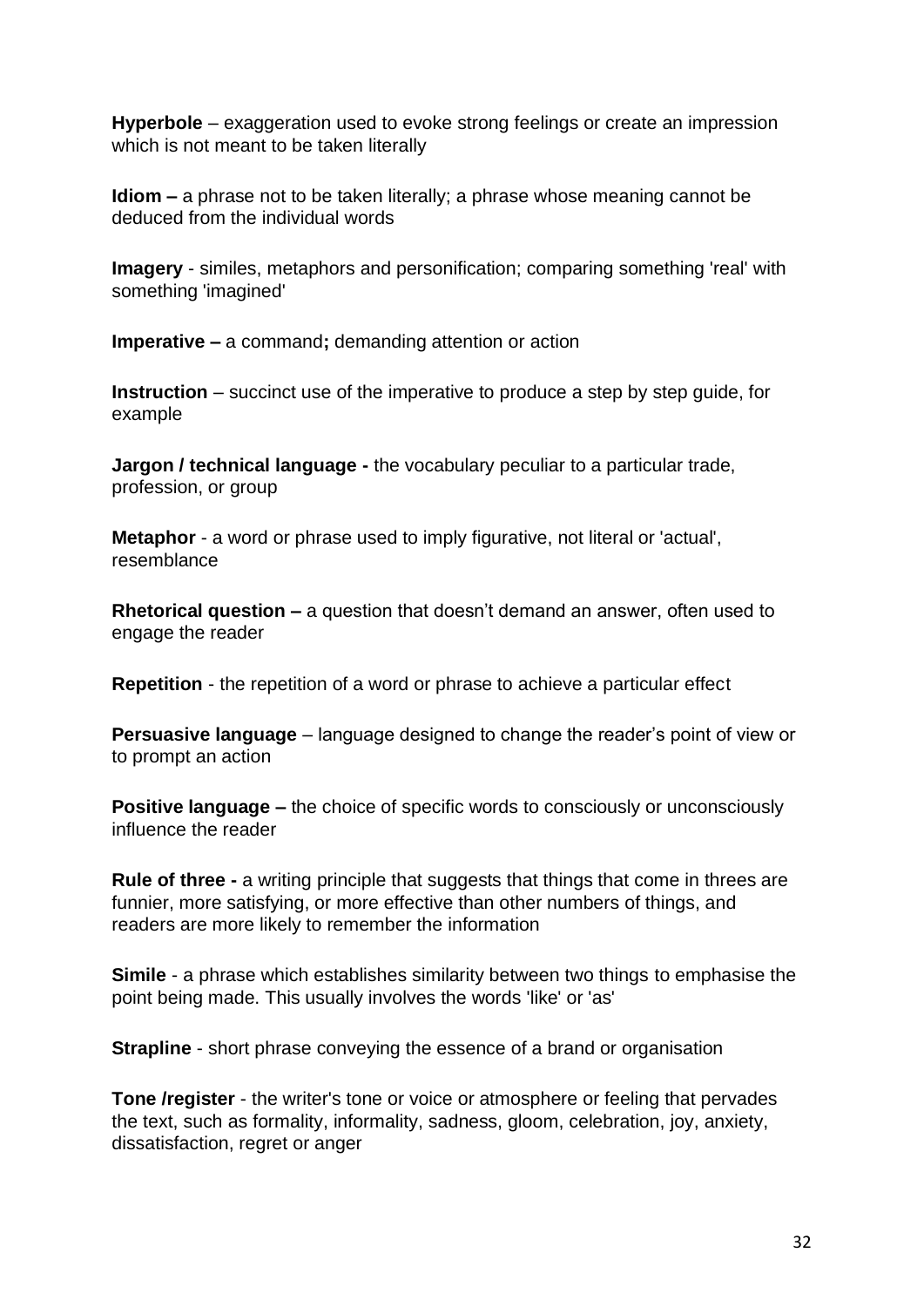# **Less Common Language Techniques / Features**

**Active voice** – to reduce formality or give emphasis to the subject

**Ambiguity -** a type of [uncertainty](https://en.wikipedia.org/wiki/Uncertainty) of [meaning](https://en.wikipedia.org/wiki/Meaning_(linguistics)) [i](https://en.wikipedia.org/wiki/Meaning_(linguistics))n which several interpretations are [plausible](https://en.wiktionary.org/wiki/plausible#Adjective)

**Analogy** - helps to establish a relationship based on similarities between two concepts or ideas

**Argument** – a reason or series of reasons put forward to prove a point or to persuade the reader

**Chronological narrative** – recounting of events in the order they occurred

**Comparative** – highlighting the similarity or dissimilarity between one thing and another

**Contradiction** - a combination of statements, ideas, or features which are opposed to one another

**Creating suspense** - a state or condition of mental uncertainty or excitement

**Direct appeal** – directly addressing the reader, often using pronouns such as *you*  or *we*, for example

**Explicit meaning** - fully and clearly expressed or demonstrated; leaving nothing merely implied

**Factual** – using facts or statistics to lend credibility to an argument

**Implied meaning** - indicated, or suggested without being directly or explicitly stated

**Irony** – words used to convey the opposite of the literal meaning, often in a humorous way

**Juxtaposition** – placing together two contrasting objects, images, or ideas so that the differences between them are emphasized

**Mnemonic** – a word or code to help memorize something or to add effect

**Onomatopoeia** - words whose very sound is very close to the sound they are meant to depict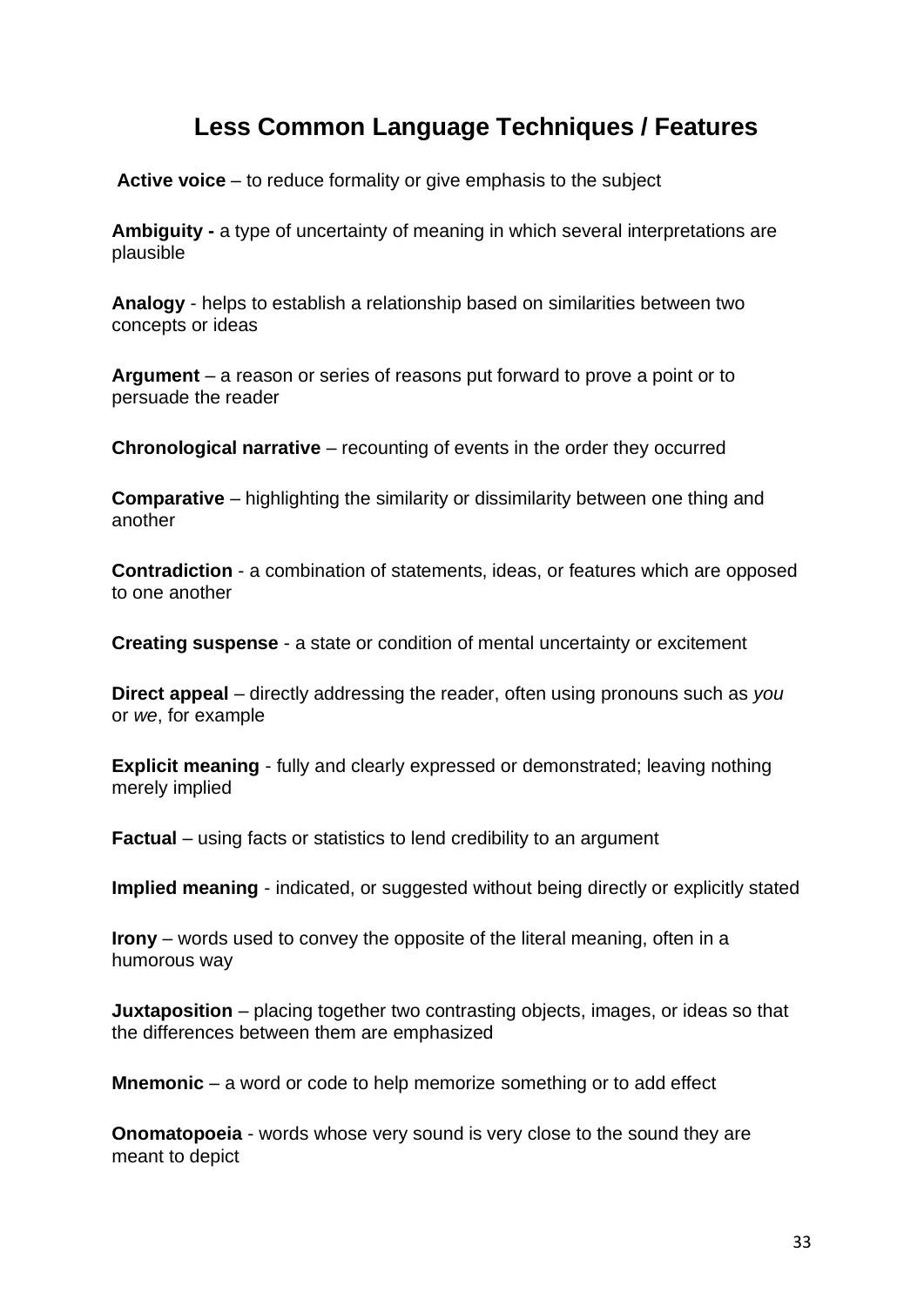# **Passive voice** – to add formality

**Personification** – giving inanimate objects human characteristics

**Pun -** the humorous use of a word or phrase so as to emphasize or suggest its different meanings, or the use of words that are alike or nearly alike in sound but different in meaning; a play on words

**Sarcasm** – the use of irony to convey the opposite of what has been said, or to mock or convey contempt

**Satire** - the use of humour, irony, exaggeration, or ridicule to expose and criticize people's stupidity or vices, particularly in the context of contemporary politics and other topical issues.

**Sentence length** – short, snappy sentences for effect, eg, to excite, command or add urgency

**Summary** - condensing writing into a shorter form, often in conclusion

**Superlative** – an exaggerated expression of praise. An expression of the highest possible degree

**Tautology –** the use of unnecessary or redundant words

**This list is not exhaustive, and correct identification of other features of language will be awarded marks.**